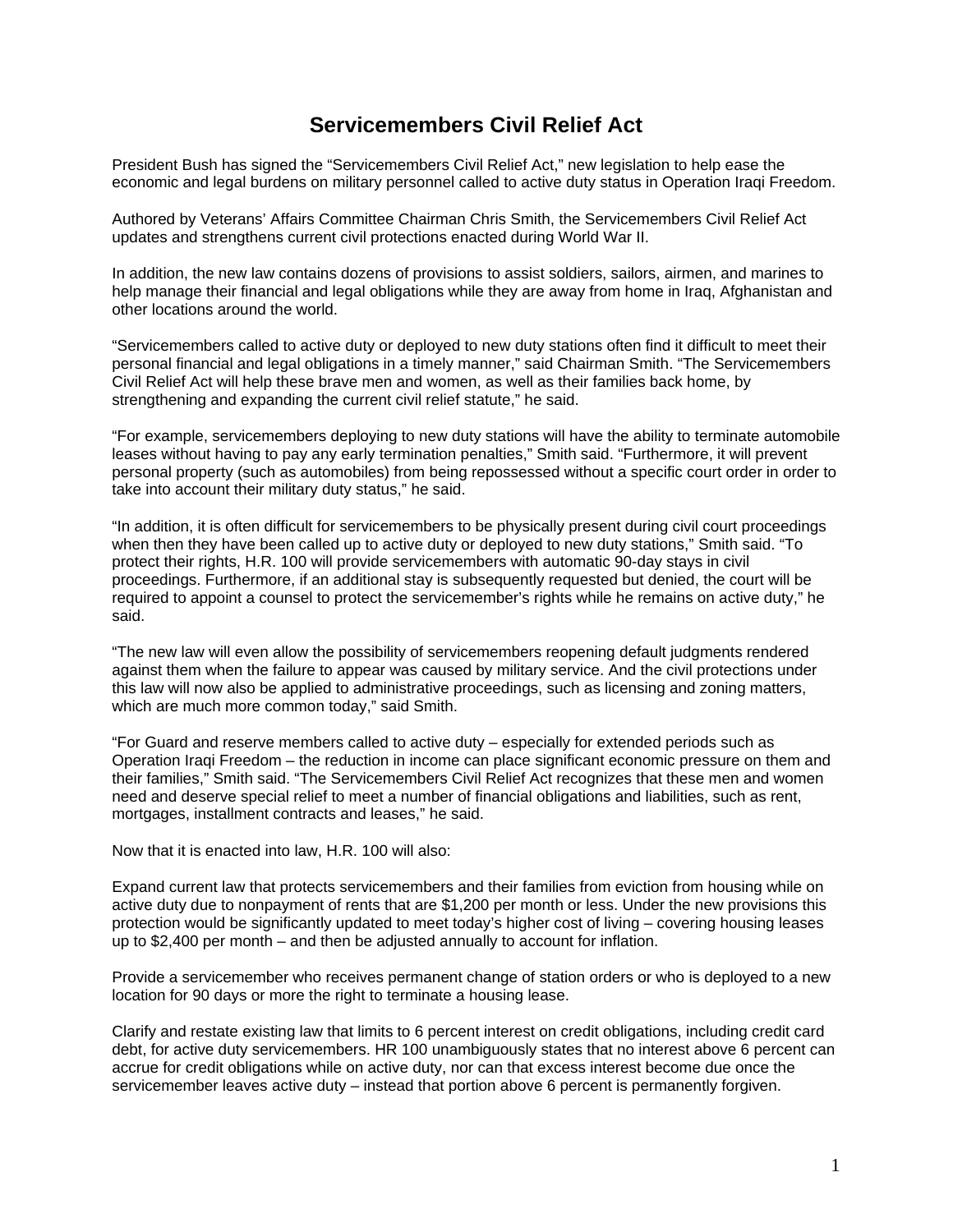Furthermore, the monthly payment must be reduced by the amount of interest saved during the covered period.

Update life insurance protections provided to activated Guard and reserve members by increasing from \$10,000 to \$250,000 the maximum policy coverage that the federal government will protect from default for nonpayment while on active duty.

Prevent servicemembers from a form of double taxation that can occur when they have a spouse who works and is taxed in a state other than the state in which they maintain their permanent legal residence. HR 100 will prevent states from using the income earned by a servicemember in determining the spouse's tax rate when they do not maintain their permanent legal residence in that state.

Courtesy of United States Congress (House Committee on Veterans Affairs)

### *Servicemembers Civil Relief Act*

Public Law 108-189 50 U.S.C. App. §§501–596

[Note: The section numbers shown herein are citations to 50 U.S.C. App. § | If a section appeared in the Soldiers' and Sailors' Civil Relief Act, the former SSCRA section number is shown above the citation. The section numbers from P.L. 108-189 (the text of the SCRA as enacted by Congress) are shown after the section titles in bracketed italics.]

**INDEX TO SCRA** (section numbers refer to 50 U.S.C. App. § )

- *Sec. 501 Short title; table of contents*
- $Purpose$

### **TITLE I – GENERAL PROVISIONS**

- *Sec. 511 Definitions*
- *Sec. 512 Jurisdiction and applicability of Act*
- *Sec. 513 Protection of persons secondarily liable*
- *Sec. 514 Extension of protections to citizens serving with allied forces*
- *Sec. 515 Notification of benefits*
- *Sec. 516 Extension of rights and protections to Reserves ordered to report for military service and to persons ordered to report for induction*
- *Sec. 517 Waiver of rights pursuant to written agreement*
- Exercise of rights under Act not to affect certain future financial transactions
- *Sec. 519 Legal representatives*

### **TITLE II – GENERAL RELIEF**

- *Sec. 521 Protection of servicemembers against default judgments*
- *Sec. 522 Stay of proceedings when servicemember has notice*
- *Sec. 523 Fines and penalties under contracts*
- *Sec. 524 Stay or vacation of execution of judgments, attachments, and garnishments*
- *Sec. 525 Duration and term of stays; codefendants not in service*
- *Sec. 526 Statute of limitations*
- *Sec. 527 Maximum rate of interest on debts incurred before military service*

### **TITLE III – RENT, INSTALLMENT CONTRACTS, MORTGAGES, LIENS, ASSIGNMENT, LEASES**

- *Sec. 531 Evictions and distress*
- *Sec. 532 Protection under installment contracts for purchase or lease*
- *Sec. 533 Mortgages and trust deeds*
- Settlement of stayed cases relating to personal property
- *Sec. 535 Termination of residential or motor vehicle leases*
- *Sec. 536 Protection of life insurance policy*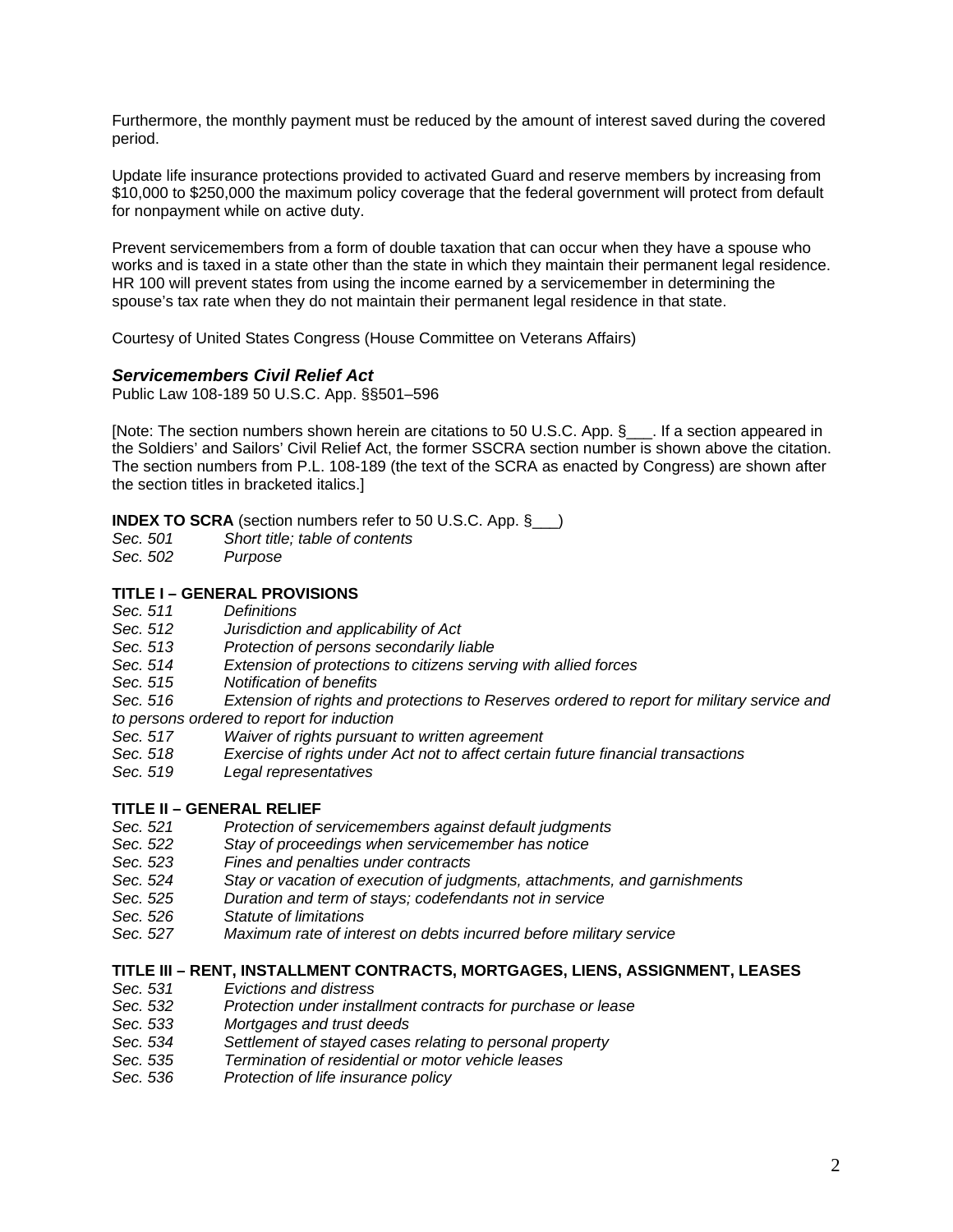- *Sec. 537 Enforcement of storage liens*
- *Sec. 538 Extension of protections to dependents*

# **TITLE IV – LIFE INSURANCE**

- *Sec. 541 Definitions*
- *Sec. 542 Insurance rights and protections*
- *Sec. 543 Application for insurance protection*
- *Sec. 544 Policies entitled to protection and lapse of policies*
- *Sec. 545 Policy restrictions*
- *Sec. 546 Deduction of unpaid premiums*
- *Sec. 547 Premiums and interest guaranteed by United States*
- *Sec. 548 Regulations*
- *Sec. 549 Review of findings of fact and conclusions of law*

### **TITLE V – TAXES AND PUBLIC LANDS**

- *Sec. 561 Taxes respecting personal property, money, credits, and real property*
- *Sec. 562 Rights in public lands*
- *Sec. 563 Desert-land entries*
- *Sec. 564 Mining claims*
- *Sec. 565 Mineral permits and leases*
- **Perfection or defense of rights**
- *Sec. 567 Distribution of information concerning benefits of title*
- *Sec. 568 Land rights of servicemembers*
- *Sec. 569 Regulations*
- *Sec. 570 Income taxes*
- *Sec. 571 Residence for tax purposes*

### **TITLE VI – ADMINISTRATIVE REMEDIES**

- *Sec. 581 Inappropriate use of Act*
- *Sec. 582 Certificates of service; persons reported missing*
- **Interlocutory orders**

### **TITLE VII – FURTHER RELIEF**

- *Sec. 591 Anticipatory relief*
- *Sec. 592 Power of attorney*
- *Sec. 593 Professional liability protection*
- *Sec. 594 Health insurance reinstatement*
- *Sec. 595 Guarantee of residency for military personnel*
- *Sec. 596 Business or trade obligations*

*§ 501. Short title [Sec. 1]* 

This Act [sections 501 to 596 of this Appendix] may be cited as the "Servicemembers Civil Relief Act".

Formerly cited as 50 U.S.C. App. § 510

*§ 502. Purpose [Sec. 2]* 

The purposes of this Act [sections 501 to 596 of this Appendix] are—

(1) to provide for, strengthen, and expedite the national defense through protection extended by this Act [said sections] to servicemembers of the United States to enable such persons to devote their entire energy to the defense needs of the Nation; and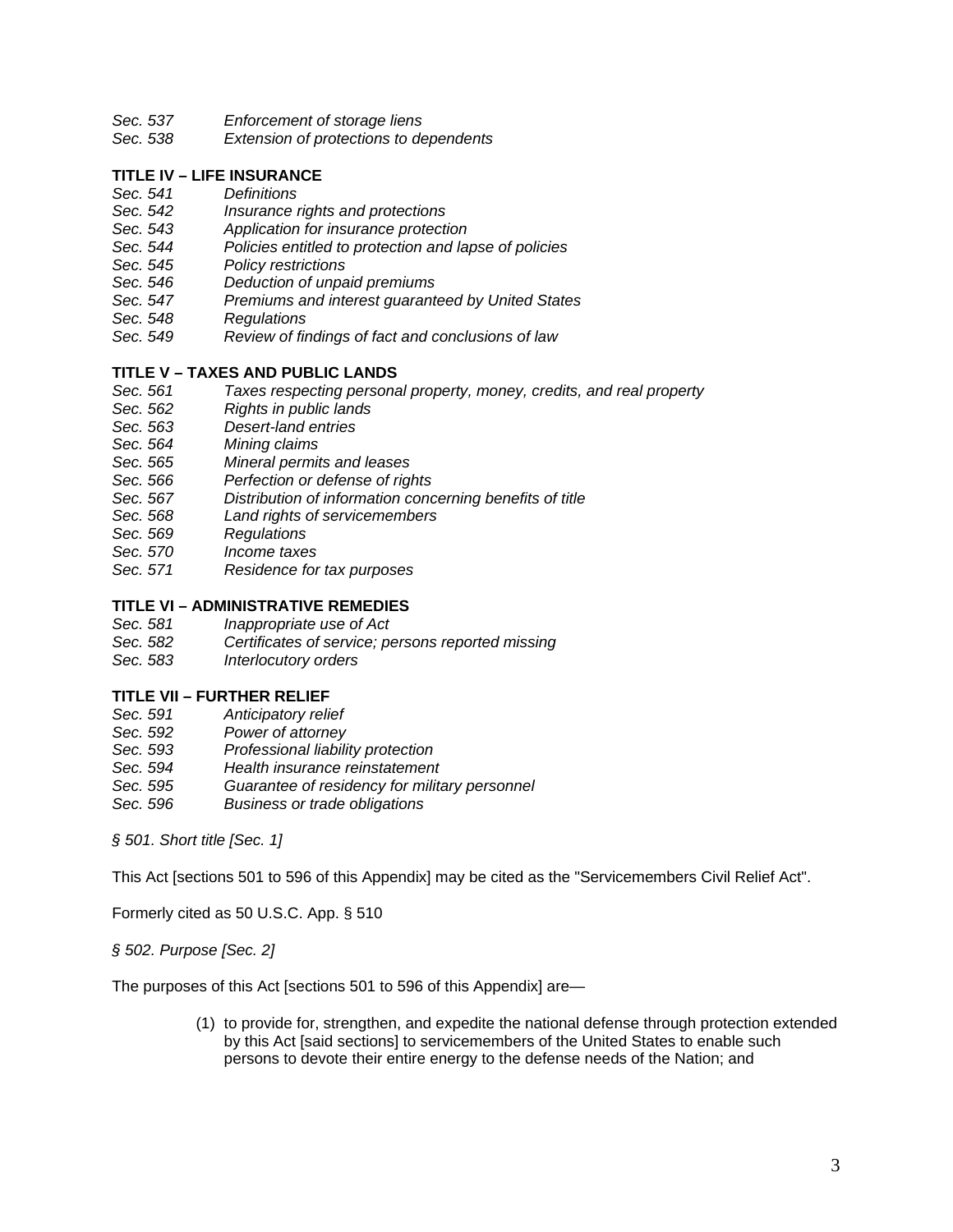(2) to provide for the temporary suspension of judicial and administrative proceedings and transactions that may adversely affect the civil rights of servicemembers during their military service.

## **TITLE I--GENERAL PROVISIONS**

*§ 511. Definitions [Sec. 101]* 

For the purposes of this Act [sections 501 to 596 of this Appendix]:

(1) Servicemember

The term "servicemember" means a member of the uniformed services, as that term is defined in section 101(a)(5) of title 10, United States Code.

(2) Military service

The term "military service" means--

(A) in the case of a servicemember who is a member of the Army, Navy, Air Force, Marine Corps, or Coast Guard—

(i) active duty, as defined in section 101(d)(1) of title 10, United States Code, and

(ii) in the case of a member of the National Guard, includes service under a call to active service authorized by the President or the Secretary of Defense for a period of more than 30 consecutive days under section 502(f) of title 32, United States Code, for purposes of responding to a national emergency declared by the President and supported by Federal funds;

(B) in the case of a servicemember who is a commissioned officer of the Public Health Service or the National Oceanic and Atmospheric Administration, active service; and

(C) any period during which a servicemember is absent from duty on account of sickness, wounds, leave, or other lawful cause.

(3) Period of military service

The term "period of military service" means the period beginning on the date on which a servicemember enters military service and ending on the date on which the servicemember is released from military service or dies while in military service.

(4) Dependent

The term "dependent", with respect to a servicemember, means--

(A) the servicemember's spouse;

(B) the servicemember's child (as defined in section 101(4) of title 38, United States Code); or

(C) an individual for whom the servicemember provided more than one-half of the individual's support for 180 days immediately preceding an application for relief under this Act [sections 501 to 596 of this Appendix].

(5) Court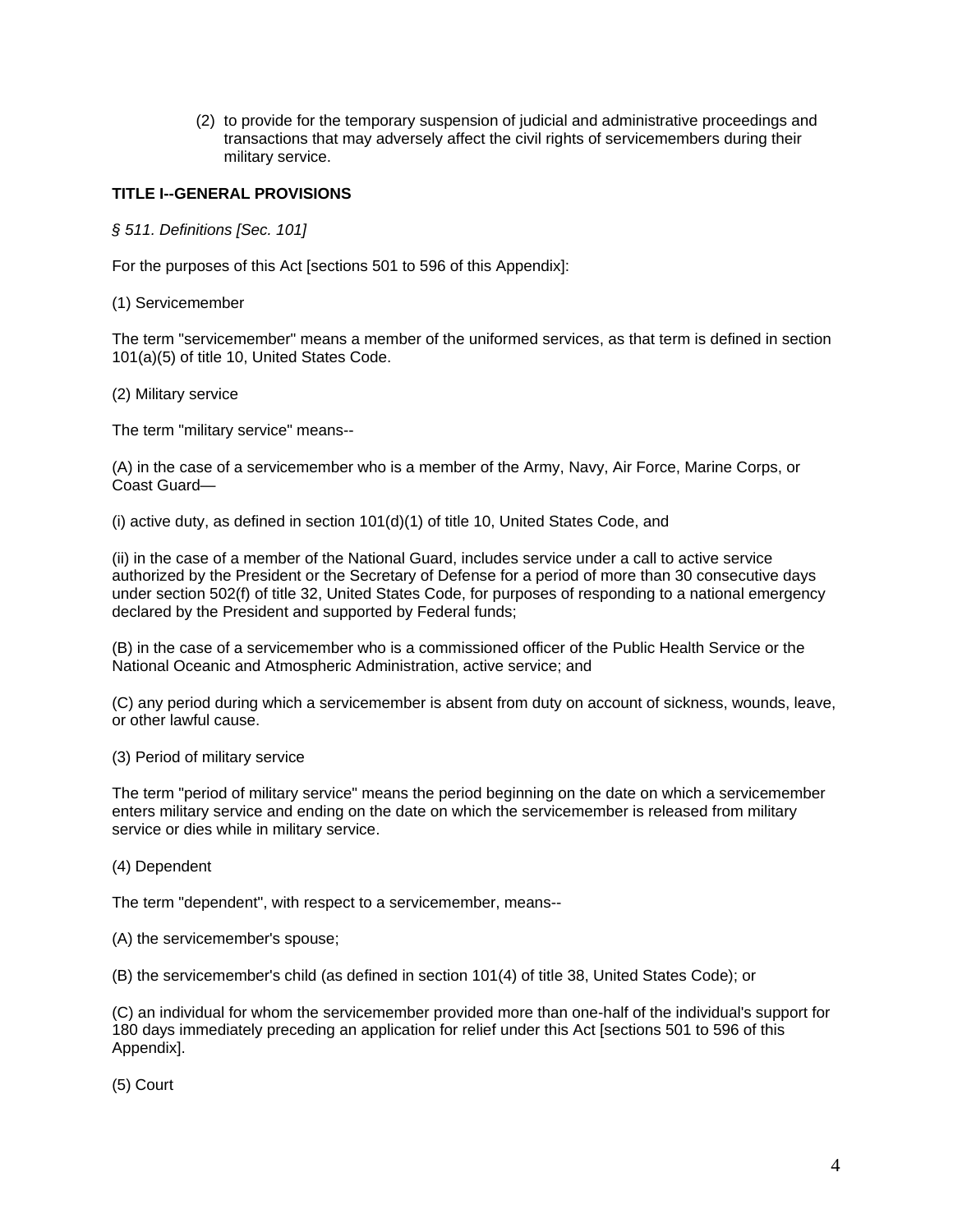The term "court" means a court or an administrative agency of the United States or of any State (including any political subdivision of a State), whether or not a court or administrative agency of record.

(6) State

The term "State" includes--

(A) a commonwealth, territory, or possession of the United States; and

(B) the District of Columbia.

(7) Secretary concerned

The term "Secretary concerned"--

(A) with respect to a member of the armed forces, has the meaning given that term in section 101(a)(9) of title 10, United States Code;

(B) with respect to a commissioned officer of the Public Health Service, means the Secretary of Health and Human Services; and

(C) with respect to a commissioned officer of the National Oceanic and Atmospheric Administration, means the Secretary of Commerce.

(8) Motor vehicle

The term "motor vehicle" has the meaning given that term in section 30102(a)(6) of title 49, United States Code.

*§ 512. Jurisdiction and applicability of Ac [Sec. 102]* 

(a) Jurisdiction

This Act [sections 501 to 596 of this Appendix] applies to--

(1) the United States;

(2) each of the States, including the political subdivisions thereof; and

(3) all territory subject to the jurisdiction of the United States.

(b) Applicability to proceedings

This Act [sections 501 to 596 of this Appendix] applies to any judicial or administrative proceeding commenced in any court or agency in any jurisdiction subject to this Act [said sections]. This Act [said sections] does not apply to criminal proceedings.

(c) Court in which application may be made

When under this Act [sections 501 to 596 of this Appendix] any application is required to be made to a court in which no proceeding has already been commenced with respect to the matter, such application may be made to any court which would otherwise have jurisdiction over the matter.

*§ 513. Protection of persons secondarily liable [Sec. 103]*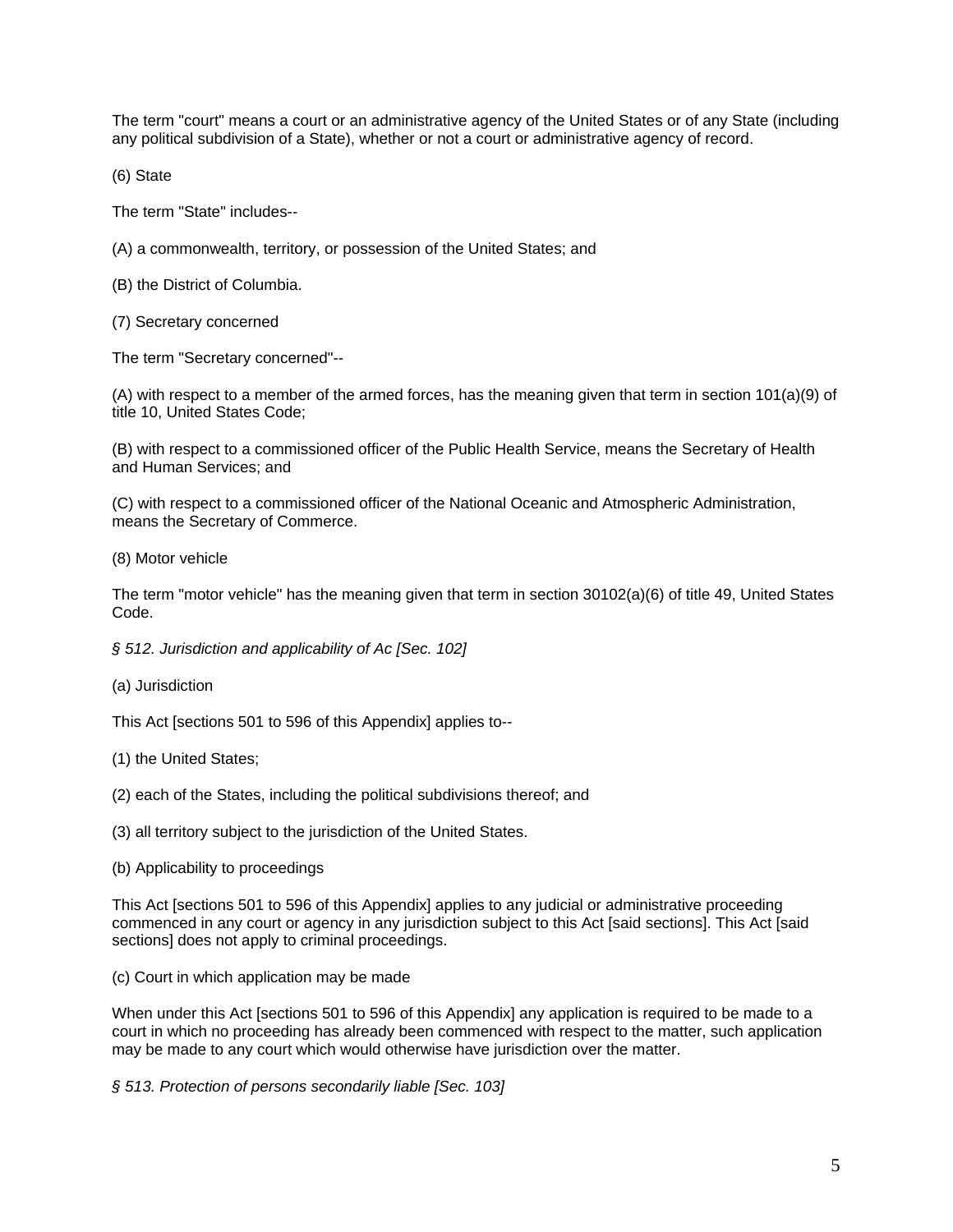### (a) Extension of protection when actions stayed, postponed, or suspended

Whenever pursuant to this Act [sections 501 to 596 of this Appendix] a court stays, postpones, or suspends (1) the enforcement of an obligation or liability, (2) the prosecution of a suit or proceeding, (3) the entry or enforcement of an order, writ, judgment, or decree, or (4) the performance of any other act, the court may likewise grant such a stay, postponement, or suspension to a surety, guarantor, endorser, accommodation maker, comaker, or other person who is or may be primarily or secondarily subject to the obligation or liability the performance or enforcement of which is stayed, postponed, or suspended.

(b) Vacation or set-aside of judgments

When a judgment or decree is vacated or set aside, in whole or in part, pursuant to this Act [sections 501] to 596 of this Appendix], the court may also set aside or vacate, as the case may be, the judgment or decree as to a surety, guarantor, endorser, accommodation maker, comaker, or other person who is or may be primarily or secondarily liable on the contract or liability for the enforcement of the judgment or decree.

### (c) Bail bond not to be enforced during period of military service

A court may not enforce a bail bond during the period of military service of the principal on the bond when military service prevents the surety from obtaining the attendance of the principal. The court may discharge the surety and exonerate the bail, in accordance with principles of equity and justice, during or after the period of military service of the principal.

- (d) Waiver of rights
- (1) Waivers not precluded

This Act Isections 501 to 596 of this Appendix] does not prevent a waiver in writing by a surety, quarantor, endorser, accommodation maker, comaker, or other person (whether primarily or secondarily liable on an obligation or liability) of the protections provided under subsections (a) and (b). Any such waiver is effective only if it is executed as an instrument separate from the obligation or liability with respect to which it applies.

(2) Waiver invalidated upon entrance to military service

If a waiver under paragraph (1) is executed by an individual who after the execution of the waiver enters military service, or by a dependent of an individual who after the execution of the waiver enters military service, the waiver is not valid after the beginning of the period of such military service unless the waiver was executed by such individual or dependent during the period specified in section 106 [section 516 of this Appendix].

# *§ 514. Extension of protections to citizens serving with allied forces [Sec. 104]*

A citizen of the United States who is serving with the forces of a nation with which the United States is allied in the prosecution of a war or military action is entitled to the relief and protections provided under this Act [sections 501 to 596 of this Appendix] if that service with the allied force is similar to military service as defined in this Act [sections 501 to 596 of this Appendix]. The relief and protections provided to such citizen shall terminate on the date of discharge or release from such service.

# *§ 515. Notification of benefits [Sec. 105]*

The Secretary concerned shall ensure that notice of the benefits accorded by this Act [sections 501 to 596 of this Appendix] is provided in writing to persons in military service and to persons entering military service.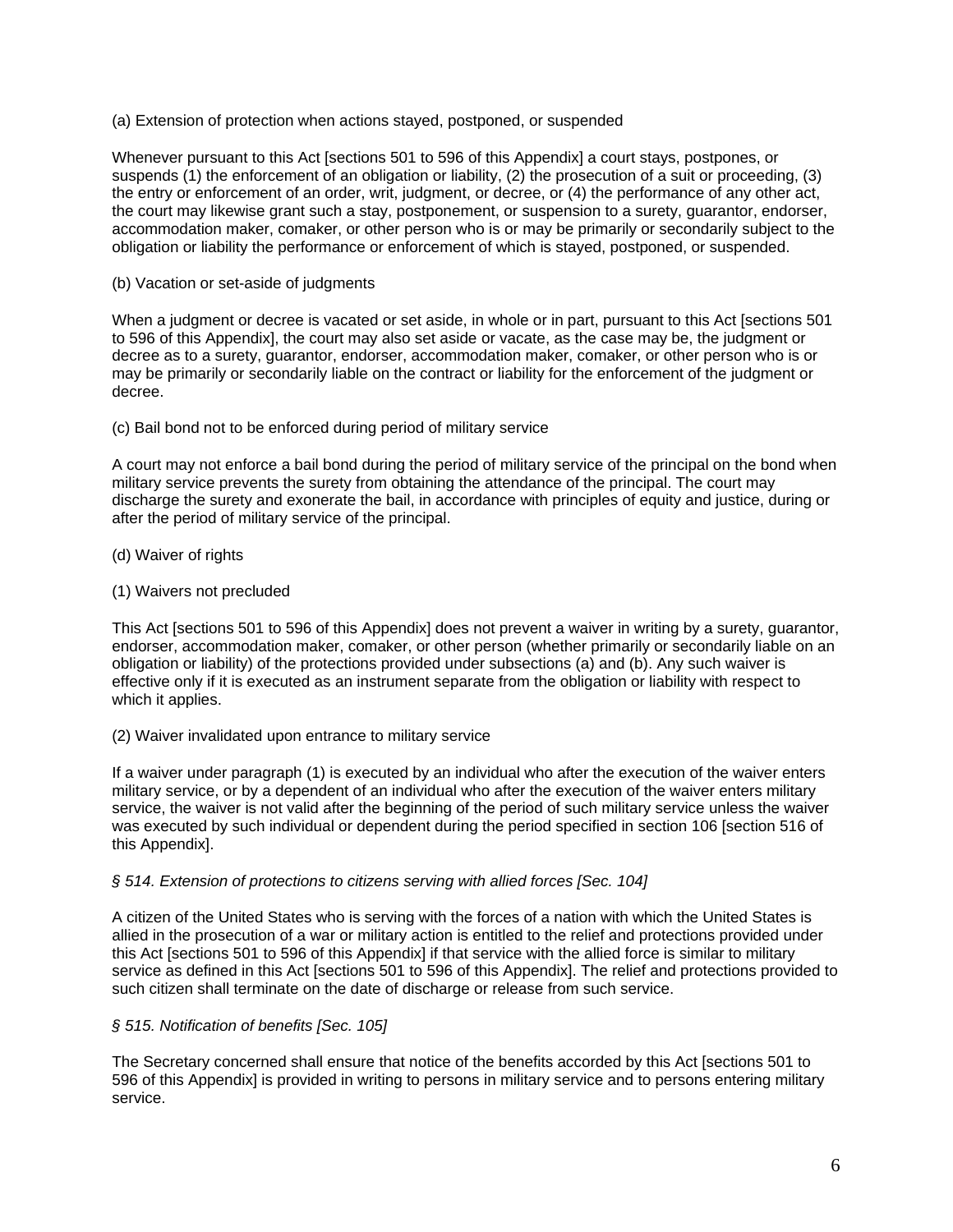*§ 516. Extension of rights and protections to reserves ordered to report for military service and to persons ordered to report for induction [Sec. 106]* 

(a) Reserves ordered to report for military service

A member of a reserve component who is ordered to report for military service is entitled to the rights and protections of this title and titles II and III [of this Appendix] during the period beginning on the date of the member's receipt of the order and ending on the date on which the member reports for military service (or, if the order is revoked before the member so reports, or the date on which the order is revoked).

(b) Persons ordered to report for induction

A person who has been ordered to report for induction under the Military Selective Service Act (50 U.S.C. App. 451 et seq.) is entitled to the rights and protections provided a servicemember under this title and titles II and III [of this Appendix] during the period beginning on the date of receipt of the order for induction and ending on the date on which the person reports for induction (or, if the order to report for induction is revoked before the date on which the person reports for induction, on the date on which the order is revoked).

### *§ 517. Waiver of rights pursuant to written agreement [Sec. 107]*

(a) In general

A servicemember may waive any of the rights and protections provided by this Act [sections 501 to 596 of this Appendix]. In the case of a waiver that permits an action described in subsection (b), the waiver is effective only if made pursuant to a written agreement of the parties that is executed during or after the servicemember's period of military service. The written agreement shall specify the legal instrument to which the waiver applies and, if the servicemember is not a party to that instrument, the servicemember concerned.

(b) Actions requiring waivers in writing

The requirement in subsection (a) for a written waiver applies to the following:

- (1) The modification, termination, or cancellation of--
- (A) a contract, lease, or bailment; or
- (B) an obligation secured by a mortgage, trust, deed, lien, or other security in the nature of a mortgage.
- (2) The repossession, retention, foreclosure, sale, forfeiture, or taking possession of property that--
- (A) is security for any obligation; or
- (B) was purchased or received under a contract, lease, or bailment.
- (c) Coverage of periods after orders received

For the purposes of this section—

(1) a person to whom section 106 [section 516 of this Appendix] applies shall be considered to be a servicemember; and

(2) the period with respect to such a person specified in subsection (a) or (b), as the case may be, of section 106 [section 516 of this Appendix] shall be considered to be a period of military service.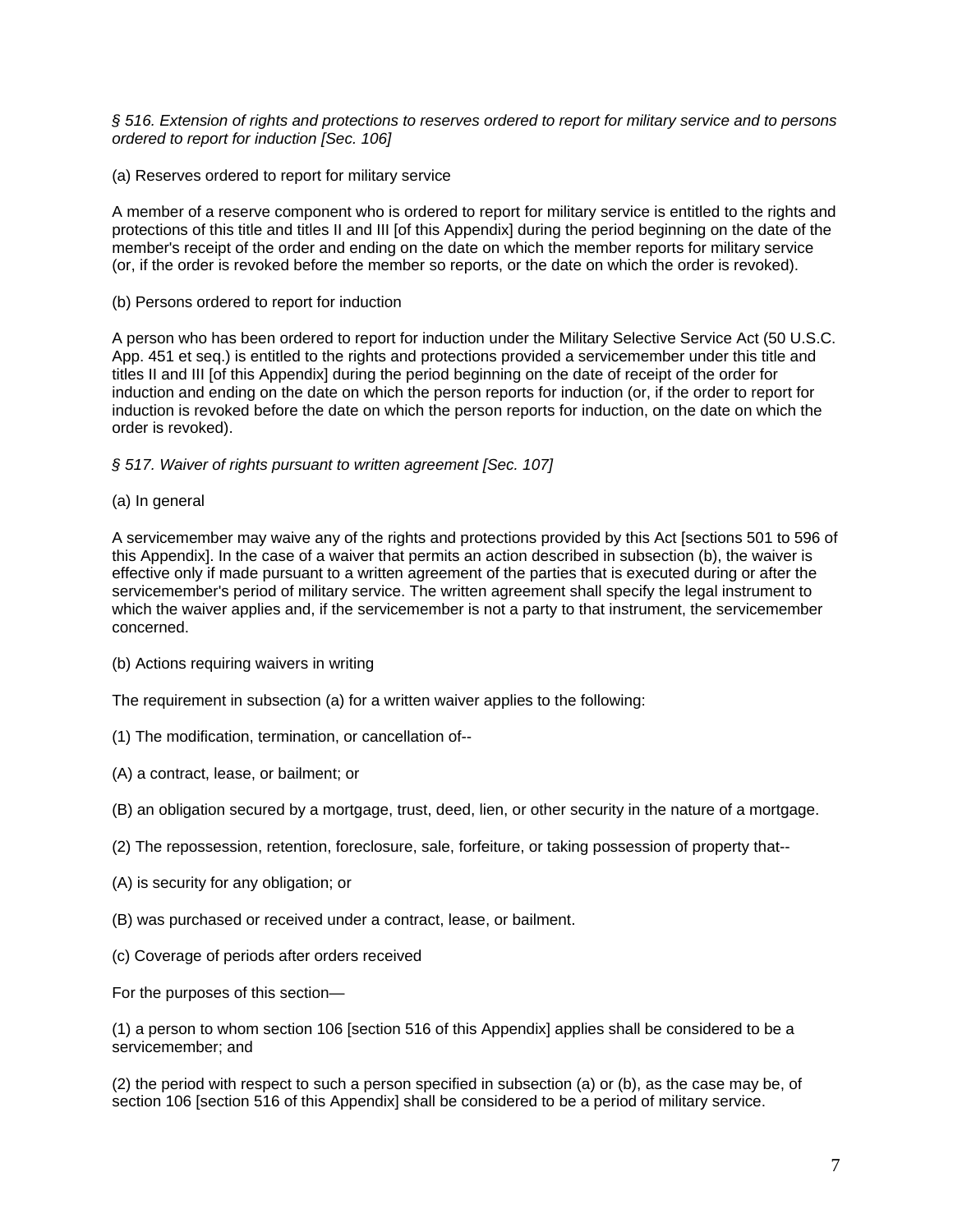# *§ 518. Exercise of rights under Act not to affect certain future financial transactions [Sec. 108]*

Application by a servicemember for, or receipt by a servicemember of, a stay, postponement, or suspension pursuant to this Act [sections 501 to 596 of this Appendix] in the payment of a tax, fine, penalty, insurance premium, or other civil obligation or liability of that servicemember shall not itself (without regard to other considerations) provide the basis for any of the following:

(1) A determination by a lender or other person that the servicemember is unable to pay the civil obligation or liability in accordance with its terms.

(2) With respect to a credit transaction between a creditor and the servicemember--

(A) a denial or revocation of credit by the creditor;

(B) a change by the creditor in the terms of an existing credit arrangement; or

(C) a refusal by the creditor to grant credit to the servicemember in substantially the amount or on substantially the terms requested.

(3) An adverse report relating to the creditworthiness of the servicemember by or to a person engaged in the practice of assembling or evaluating consumer credit information.

(4) A refusal by an insurer to insure the servicemember.

(5) An annotation in a servicemember's record by a creditor or a person engaged in the practice of assembling or evaluating consumer credit information, identifying the servicemember as a member of the National Guard or a reserve component.

(6) A change in the terms offered or conditions required for the issuance of insurance.

*§ 519. Legal representatives [Sec. 109]* 

(a) Representative

A legal representative of a servicemember for purposes of this Act [sections 501 to 596 of this Appendix] is either of the following:

(1) An attorney acting on the behalf of a servicemember.

(2) An individual possessing a power of attorney.

(b) Application

Whenever the term "servicemember" is used in this Act [sections 501 to 596 of this Appendix], such term shall be treated as including a reference to a legal representative of the servicemember.

*§ 520. Omitted* 

### **TITLE II – GENERAL RELIEF**

Formerly cited as 50 U.S.C. App. § 520

*§ 521. Protection of servicemembers against default judgments [Sec. 201]* 

(a) Applicability of section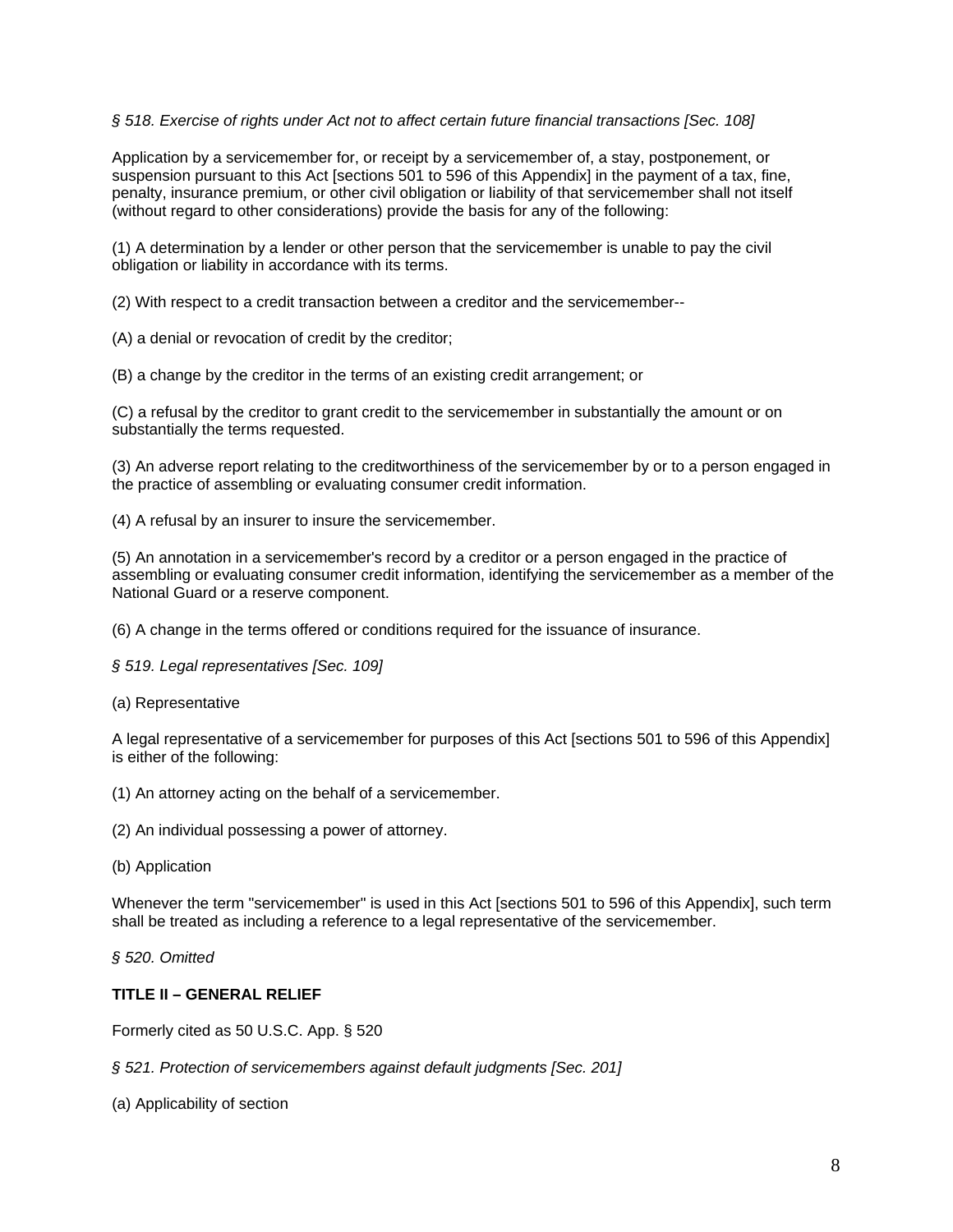This section applies to any civil action or proceeding in which the defendant does not make an appearance.

- (b) Affidavit requirement
- (1) Plaintiff to file affidavit

In any action or proceeding covered by this section, the court, before entering judgment for the plaintiff, shall require the plaintiff to file with the court an affidavit--

(A) stating whether or not the defendant is in military service and showing necessary facts to support the affidavit; or

(B) if the plaintiff is unable to determine whether or not the defendant is in military service, stating that the plaintiff is unable to determine whether or not the defendant is in military service.

(2) Appointment of attorney to represent defendant in military service

If in an action covered by this section it appears that the defendant is in military service, the court may not enter a judgment until after the court appoints an attorney to represent the defendant. If an attorney appointed under this section to represent a servicemember cannot locate the servicemember, actions by the attorney in the case shall not waive any defense of the servicemember or otherwise bind the servicemember.

(3) Defendant's military status not ascertained by affidavit

If based upon the affidavits filed in such an action, the court is unable to determine whether the defendant is in military service, the court, before entering judgment, may require the plaintiff to file a bond in an amount approved by the court. If the defendant is later found to be in military service, the bond shall be available to indemnify the defendant against any loss or damage the defendant may suffer by reason of any judgment for the plaintiff against the defendant, should the judgment be set aside in whole or in part. The bond shall remain in effect until expiration of the time for appeal and setting aside of a judgment under applicable Federal or State law or regulation or under any applicable ordinance of a political subdivision of a State. The court may issue such orders or enter such judgments as the court determines necessary to protect the rights of the defendant under this Act [sections 501 to 596 of this Appendix].

(4) Satisfaction of requirement for affidavit

The requirement for an affidavit under paragraph (1) may be satisfied by a statement, declaration, verification, or certificate, in writing, subscribed and certified or declared to be true under penalty of perjury.

(c) Penalty for making or using false affidavit

A person who makes or uses an affidavit permitted under subsection (b) (or a statement, declaration, verification, or certificate as authorized under subsection (b)(4)) knowing it to be false, shall be fined as provided in title 18, United States Code, or imprisoned for not more than one year, or both.

# (d) Stay of proceedings

In an action covered by this section in which the defendant is in military service, the court shall grant a stay of proceedings for a minimum period of 90 days under this subsection upon application of counsel, or on the court's own motion, if the court determines that--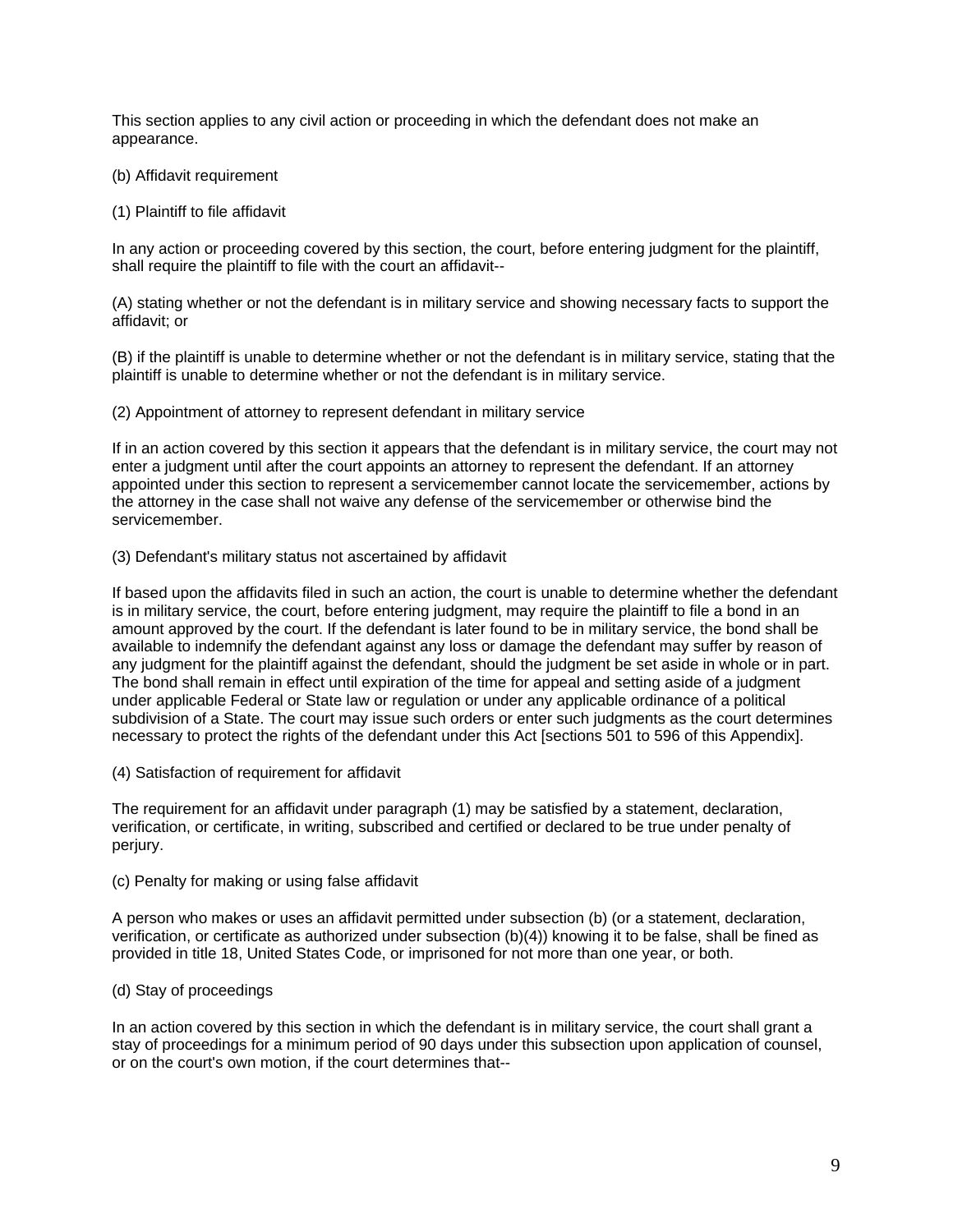(1) there may be a defense to the action and a defense cannot be presented without the presence of the defendant; or

(2) after due diligence, counsel has been unable to contact the defendant or otherwise determine if a meritorious defense exists.

(e) Inapplicability of section 202 procedures

A stay of proceedings under subsection (d) shall not be controlled by procedures or requirements under section 202 [section 522 of this Appendix].

(f) Section 202 protection

If a servicemember who is a defendant in an action covered by this section receives actual notice of the action, the servicemember may request a stay of proceeding under section 202 [section 522 of this Appendix].

(g) Vacation or setting aside of default judgments

(1) Authority for court to vacate or set aside judgment

If a default judgment is entered in an action covered by this section against a servicemember during the servicemember's period of military service (or within 60 days after termination of or release from such military service), the court entering the judgment shall, upon application by or on behalf of the servicemember, reopen the judgment for the purpose of allowing the servicemember to defend the action if it appears that--

(A) the servicemember was materially affected by reason of that military service in making a defense to the action; and

(B) the servicemember has a meritorious or legal defense to the action or some part of it.

(2) Time for filing application

An application under this subsection must be filed not later than 90 days after the date of the termination of or release from military service.

(h) Protection of bona fide purchaser

If a court vacates, sets aside, or reverses a default judgment against a servicemember and the vacating, setting aside, or reversing is because of a provision of this Act [sections 501 to 596 of this Appendix], that action shall not impair a right or title acquired by a bona fide purchaser for value under the default judgment.

Formerly cited as 50 U.S.C. App. § 521

#### *§ 522. Stay of proceedings when servicemember has notice [Sec. 202]*

#### (a) Applicability of section

This section applies to any civil action or proceeding in which the defendant at the time of filing an application under this section--

(1) is in military service or is within 90 days after termination of or release from military service; and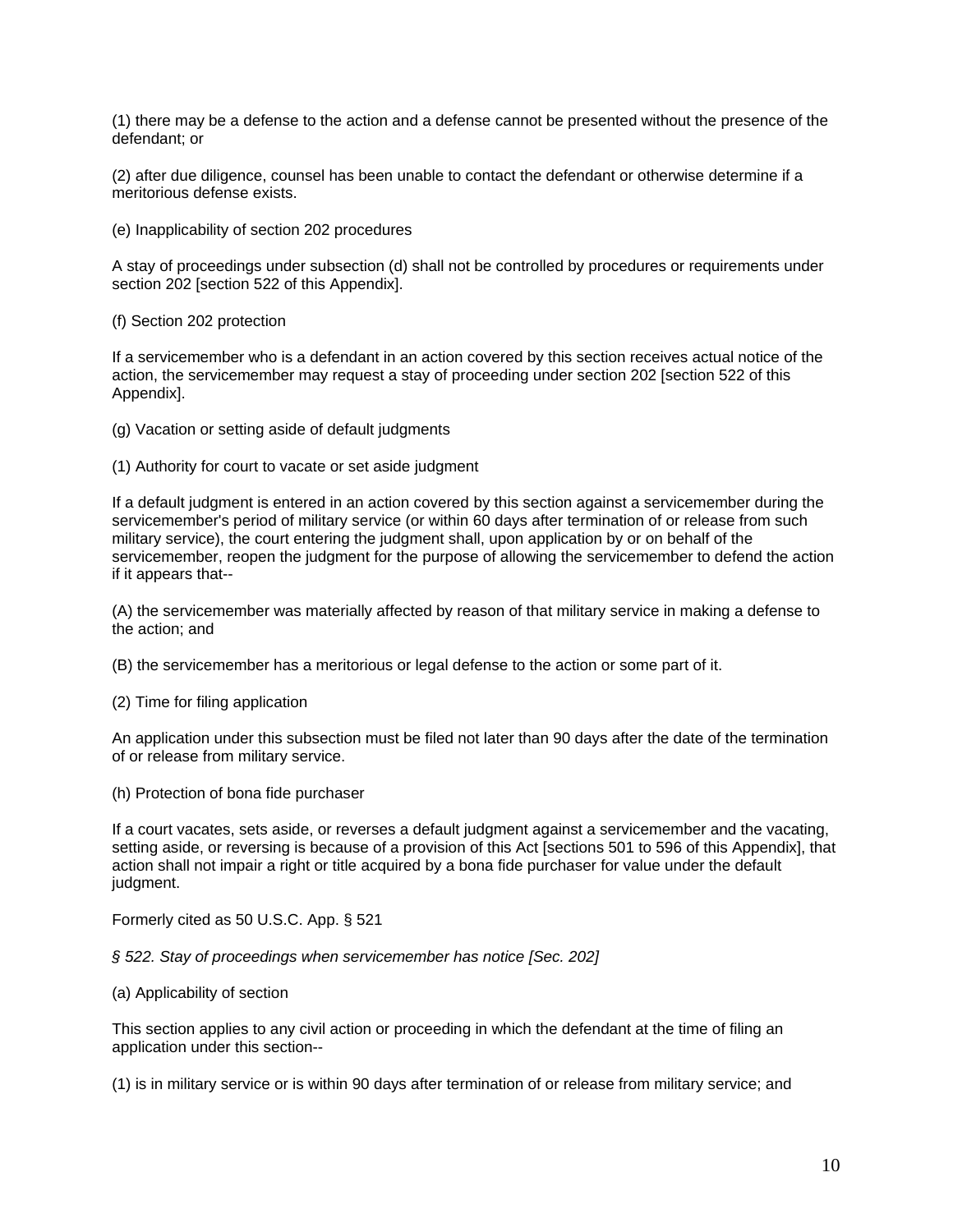(2) has received notice of the action or proceeding.

- (b) Stay of proceedings
- (1) Authority for stay

At any stage before final judgment in a civil action or proceeding in which a servicemember described in subsection (a) is a party, the court may on its own motion and shall, upon application by the servicemember, stay the action for a period of not less than 90 days, if the conditions in paragraph (2) are met.

### (2) Conditions for stay

An application for a stay under paragraph (1) shall include the following:

(A) A letter or other communication setting forth facts stating the manner in which current military duty requirements materially affect the servicemember's ability to appear and stating a date when the servicemember will be available to appear.

(B) A letter or other communication from the servicemember's commanding officer stating that the servicemember's current military duty prevents appearance and that military leave is not authorized for the servicemember at the time of the letter.

(c) Application not a waiver of defenses

An application for a stay under this section does not constitute an appearance for jurisdictional purposes and does not constitute a waiver of any substantive or procedural defense (including a defense relating to lack of personal jurisdiction).

- (d) Additional stay
- (1) Application

A servicemember who is granted a stay of a civil action or proceeding under subsection (b) may apply for an additional stay based on continuing material affect of military duty on the servicemember's ability to appear. Such an application may be made by the servicemember at the time of the initial application under subsection (b) or when it appears that the servicemember is unavailable to prosecute or defend the action. The same information required under subsection (b)(2) shall be included in an application under this subsection.

(2) Appointment of counsel when additional stay refused

If the court refuses to grant an additional stay of proceedings under paragraph (1), the court shall appoint counsel to represent the servicemember in the action or proceeding.

(e) Coordination with section 201 [section 521 of this Appendix]

A servicemember who applies for a stay under this section and is unsuccessful may not seek the protections afforded by section 201 [section 521 of this Appendix].

(f) Inapplicability to section 301 [section 531 of this Appendix]

The protections of this section do not apply to section 301 [section 531 of this Appendix].

Formerly cited as 50 U.S.C. App. § 522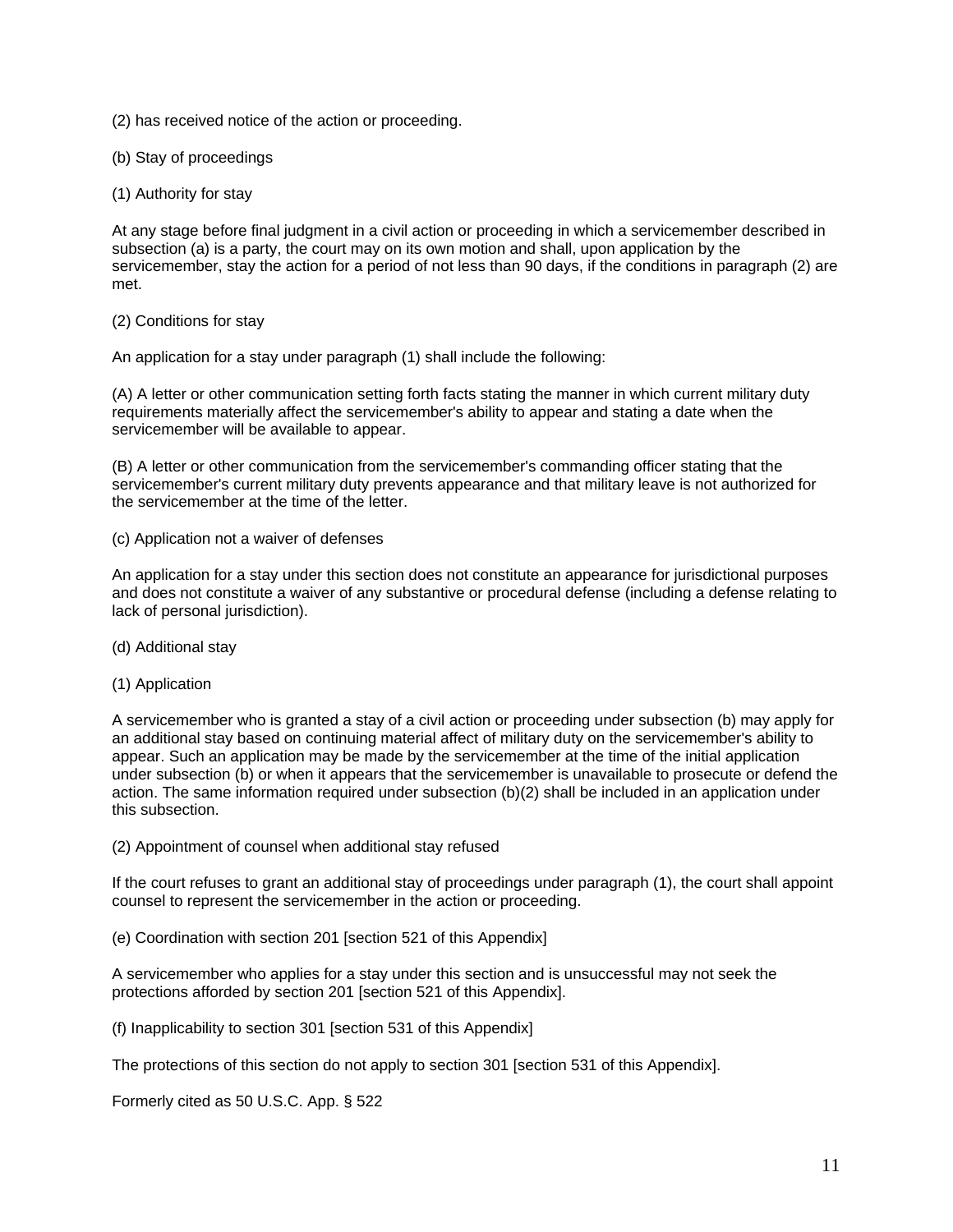### *§ 523. Fines and penalties under contracts [Sec. 203]*

### (a) Prohibition of penalties

When an action for compliance with the terms of a contract is stayed pursuant to this Act [sections 501 to 596 of this Appendix], a penalty shall not accrue for failure to comply with the terms of the contract during the period of the stay.

(b) Reduction or waiver of fines or penalties

If a servicemember fails to perform an obligation arising under a contract and a penalty is incurred arising from that nonperformance, a court may reduce or waive the fine or penalty if--

(1) the servicemember was in military service at the time the fine or penalty was incurred; and

(2) the ability of the servicemember to perform the obligation was materially affected by such military service.

Formerly cited as 50 U.S.C. App. § 523

*§ 524. Stay or vacation of execution of judgments, attachments, and garnishments* [Sec. 204]

(a) Court action upon material affect determination

If a servicemember, in the opinion of the court, is materially affected by reason of military service in complying with a court judgment or order, the court may on its own motion and shall on application by the servicemember--

(1) stay the execution of any judgment or order entered against the servicemember; and

(2) vacate or stay an attachment or garnishment of property, money, or debts in the possession of the servicemember or a third party, whether before or after judgment.

(b) Applicability

This section applies to an action or proceeding commenced in a court against a servicemember before or during the period of the servicemember's military service or within 90 days after such service terminates.

Formerly cited as 50 U.S.C. App. § 524

*§ 525. Duration and term of stays; codefendants not in service [Sec. 205]* 

(a) Period of stay

A stay of an action, proceeding, attachment, or execution made pursuant to the provisions of this Act [sections 501 to 596 of this Appendix] by a court may be ordered for the period of military service and 90 days thereafter, or for any part of that period. The court may set the terms and amounts for such installment payments as is considered reasonable by the court.

(b) Codefendants

If the servicemember is a codefendant with others who are not in military service and who are not entitled to the relief and protections provided under this Act [sections 501 to 596 of this Appendix], the plaintiff may proceed against those other defendants with the approval of the court.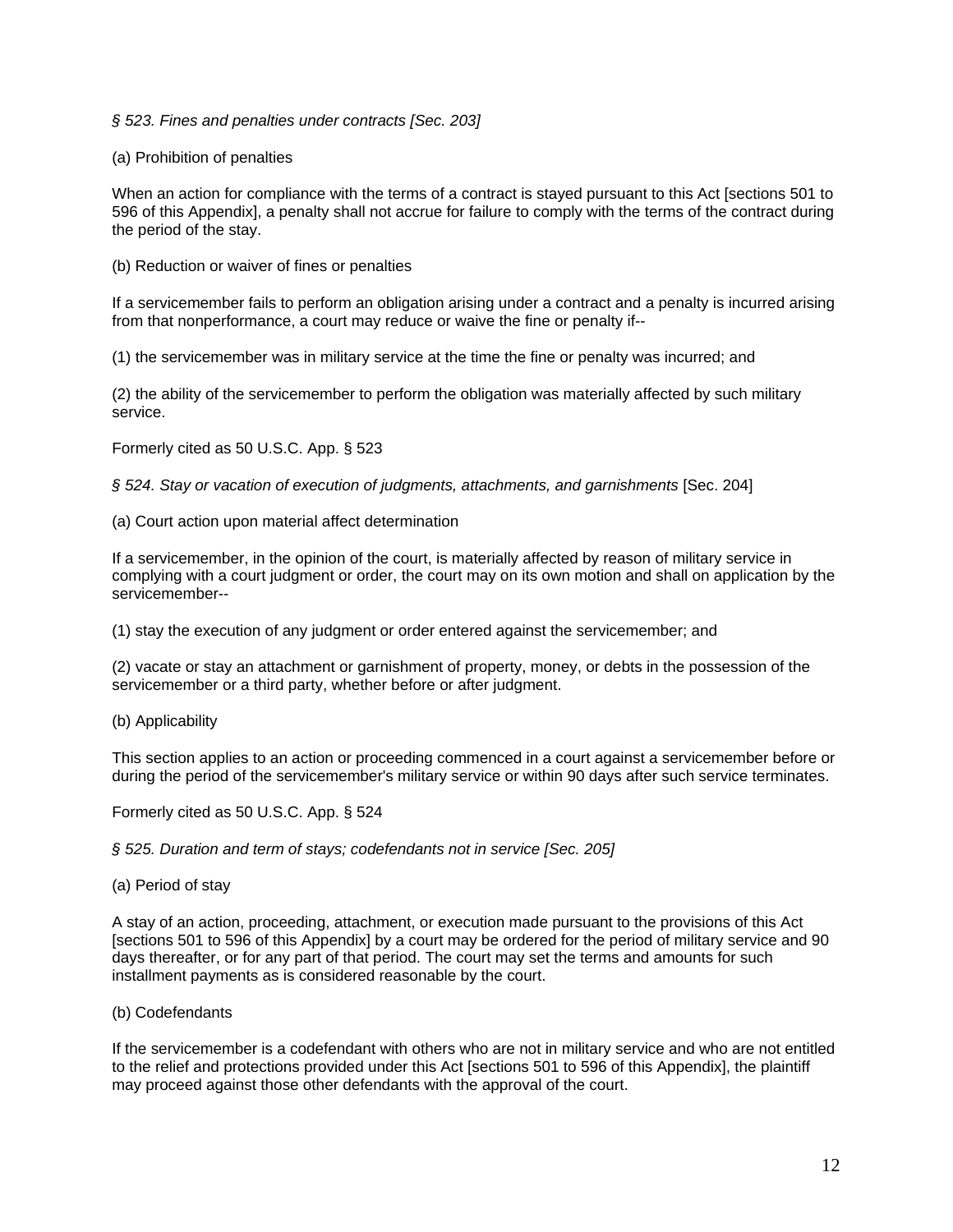(c) Inapplicability of section

This section does not apply to sections 202 and 701 [sections 522 and 591 of this Appendix].

Formerly cited as 50 U.S.C. App. § 525

*§ 526. Statute of limitations [Sec. 206]* 

(a) Tolling of statutes of limitation during military service

The period of a servicemember's military service may not be included in computing any period limited by law, regulation, or order for the bringing of any action or proceeding in a court, or in any board, bureau, commission, department, or other agency of a State (or political subdivision of a State) or the United States by or against the servicemember or the servicemember's heirs, executors, administrators, or assigns.

(b) Redemption of real property

A period of military service may not be included in computing any period provided by law for the redemption of real property sold or forfeited to enforce an obligation, tax, or assessment.

(c) Inapplicability to internal revenue laws

This section does not apply to any period of limitation prescribed by or under the internal revenue laws of the United States.

Formerly cited as 50 U.S.C. App. § 526

*§ 527. Maximum rate of interest on debts incurred before military service* 

[Sec. 207]

(a) Interest rate limitation

(1) Limitation to 6 percent

An obligation or liability bearing interest at a rate in excess of 6 percent per year that is incurred by a servicemember, or the servicemember and the servicemember's spouse jointly, before the servicemember enters military service shall not bear interest at a rate in excess of 6 percent per year during the period of military service.

(2) Forgiveness of interest in excess of 6 percent

Interest at a rate in excess of 6 percent per year that would otherwise be incurred but for the prohibition in paragraph (1) is forgiven.

(3) Prevention of acceleration of principal

The amount of any periodic payment due from a servicemember under the terms of the instrument that created an obligation or liability covered by this section shall be reduced by the amount of the interest forgiven under paragraph (2) that is allocable to the period for which such payment is made.

(b) Implementation of limitation

(1) Written notice to creditor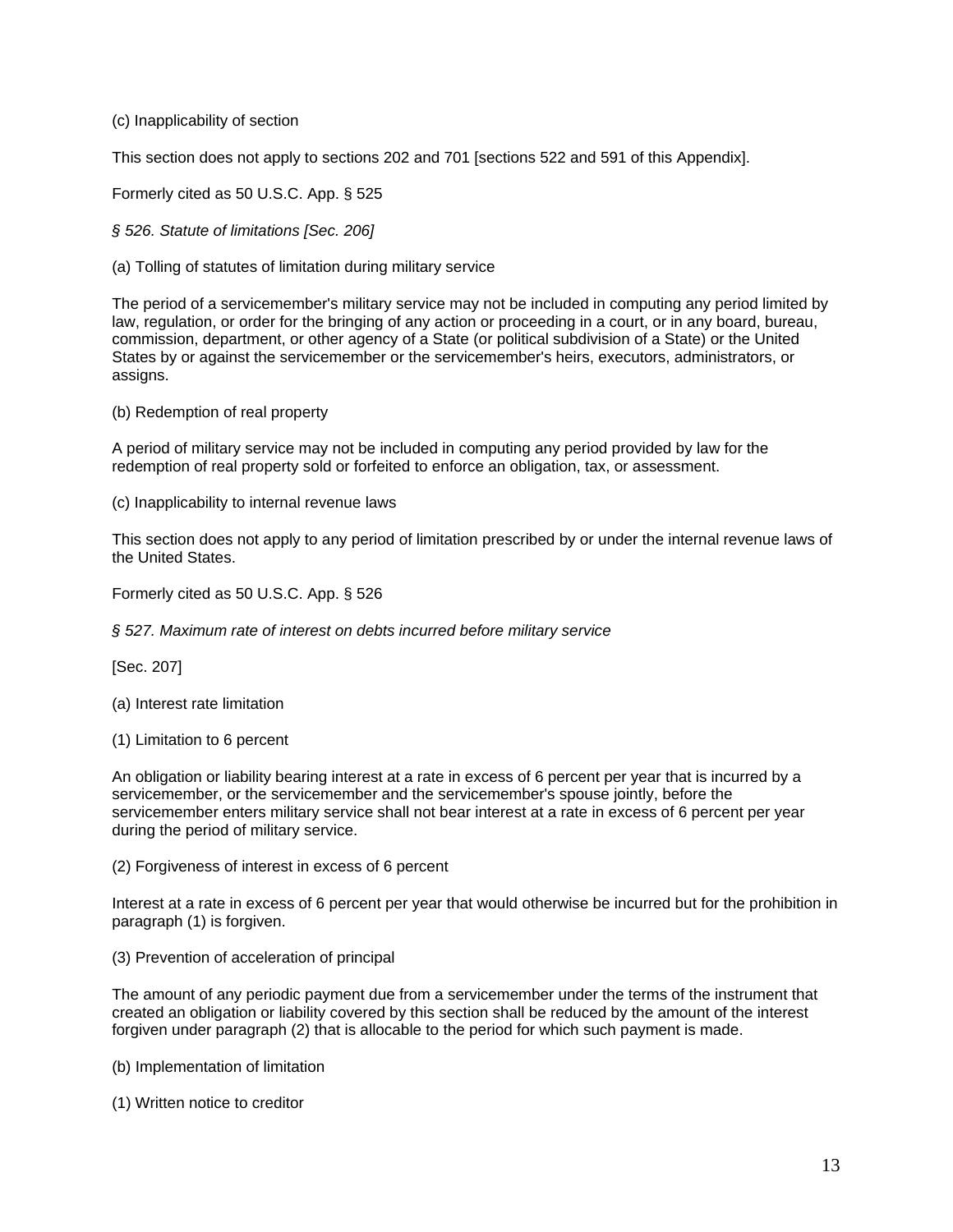In order for an obligation or liability of a servicemember to be subject to the interest rate limitation in subsection (a), the servicemember shall provide to the creditor written notice and a copy of the military orders calling the servicemember to military service and any orders further extending military service, not later than 180 days after the date of the servicemember's termination or release from military service.

(2) Limitation effective as of date of order to active duty

Upon receipt of written notice and a copy of orders calling a servicemember to military service, the creditor shall treat the debt in accordance with subsection (a), effective as of the date on which the servicemember is called to military service.

(c) Creditor protection

A court may grant a creditor relief from the limitations of this section if, in the opinion of the court, the ability of the servicemember to pay interest upon the obligation or liability at a rate in excess of 6 percent per year is not materially affected by reason of the servicemember's military service.

(d) Interest

As used in this section, the term "interest" includes service charges, renewal charges, fees, or any other charges (except bona fide insurance) with respect to an obligation or liability.

*§ 530. Omitted* 

# **TITLE III – RENT, INSTALLMENT CONTRACTS, MORTGAGES, LIENS, ASSIGNMENT, LEASES**

Formerly cited as 50 U.S.C. App. § 530

*§ 531. Evictions and distress [Sec. 301]* 

(a) Court-ordered eviction

(1) In general

Except by court order, a landlord (or another person with paramount title) may not--

(A) evict a servicemember, or the dependents of a servicemember, during a period of military service of the servicemember, from premises--

(i) that are occupied or intended to be occupied primarily as a residence; and

(ii) for which the monthly rent does not exceed \$2,400, as adjusted under paragraph (2) for years after 2003 [Note: for 2004, the amount is \$2,465.00]; or

(B) subject such premises to a distress during the period of military service.

(2) Housing price inflation adjustment

(A) For calendar years beginning with 2004, the amount in effect under paragraph (1)(A)(ii) shall be increased by the housing price inflation adjustment for the calendar year involved.

(B) For purposes of this paragraph--

(i) The housing price inflation adjustment for any calendar year is the percentage change (if any) by which--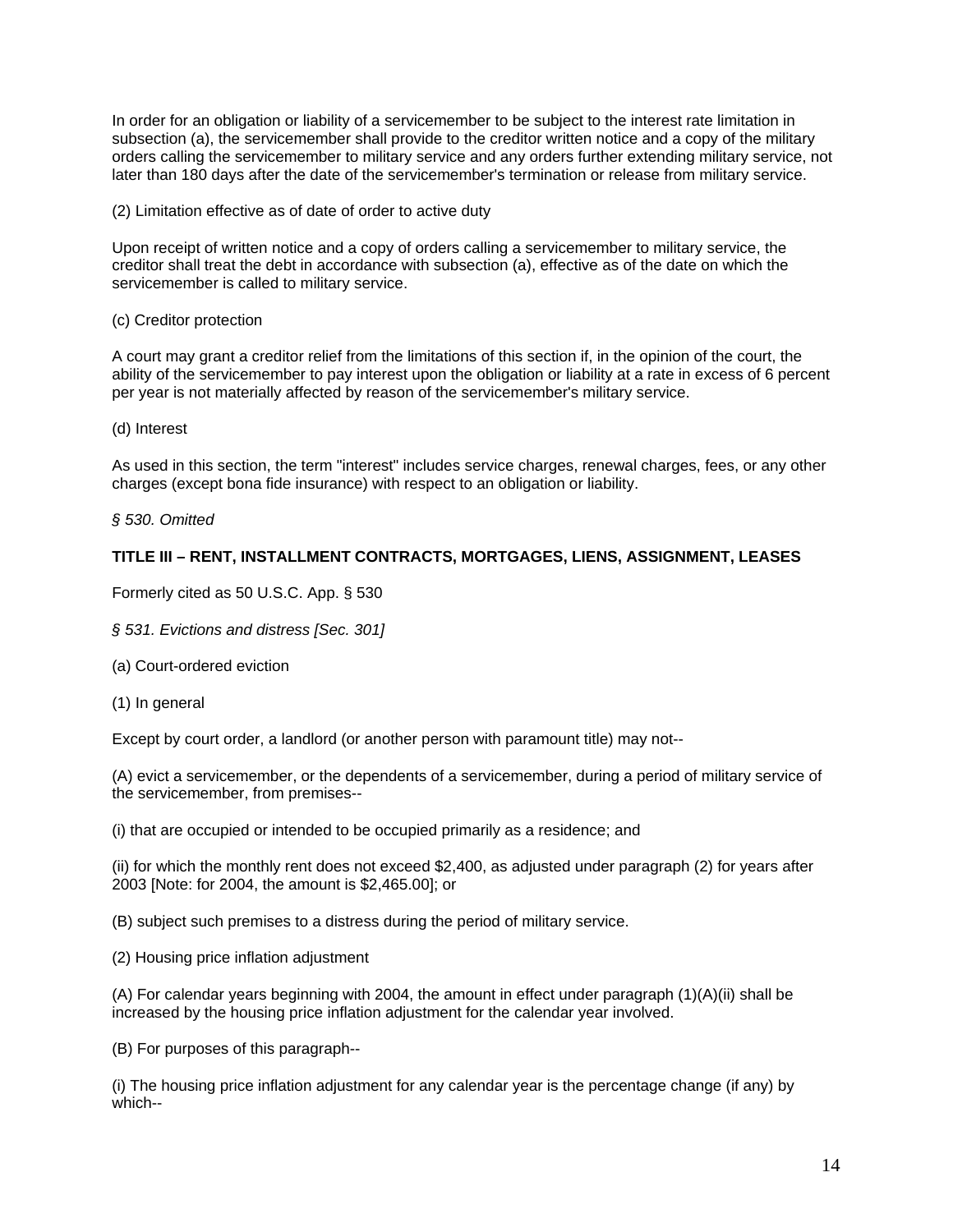(I) the CPI housing component for November of the preceding calendar year, exceeds

(II) the CPI housing component for November of 1984.

(ii) The term "CPI housing component" means the index published by the Bureau of Labor Statistics of the Department of Labor known as the Consumer Price Index, All Urban Consumers, Rent of Primary Residence, U.S. City Average.

(3) Publication of housing price inflation adjustment

The Secretary of Defense shall cause to be published in the Federal Register each year the amount in effect under paragraph (1)(A)(ii) for that year following the housing price inflation adjustment for that year pursuant to paragraph (2). Such publication shall be made for a year not later than 60 days after such adjustment is made for that year.

- (b) Stay of execution
- (1) Court authority

Upon an application for eviction or distress with respect to premises covered by this section, the court may on its own motion and shall, if a request is made by or on behalf of a servicemember whose ability to pay the agreed rent is materially affected by military service-

(A) stay the proceedings for a period of 90 days, unless in the opinion of the court, justice and equity require a longer or shorter period of time; or

(B) adjust the obligation under the lease to preserve the interests of all parties.

(2) Relief to landlord

If a stay is granted under paragraph (1), the court may grant to the landlord (or other person with paramount title) such relief as equity may require.

- (c) Penalties
- (1) Misdemeanor

Except as provided in subsection (a), a person who knowingly takes part in an eviction or distress described in subsection (a), or who knowingly attempts to do so, shall be fined as provided in title 18, United States Code, or imprisoned for not more than one year, or both.

(2) Preservation of other remedies and rights

The remedies and rights provided under this section are in addition to and do not preclude any remedy for wrongful conversion (or wrongful eviction) otherwise available under the law to the person claiming relief under this section, including any award for consequential and punitive damages.

(d) Rent allotment from pay of servicemember

To the extent required by a court order related to property which is the subject of a court action under this section, the Secretary concerned shall make an allotment from the pay of a servicemember to satisfy the terms of such order, except that any such allotment shall be subject to regulations prescribed by the Secretary concerned establishing the maximum amount of pay of servicemembers that may be allotted under this subsection.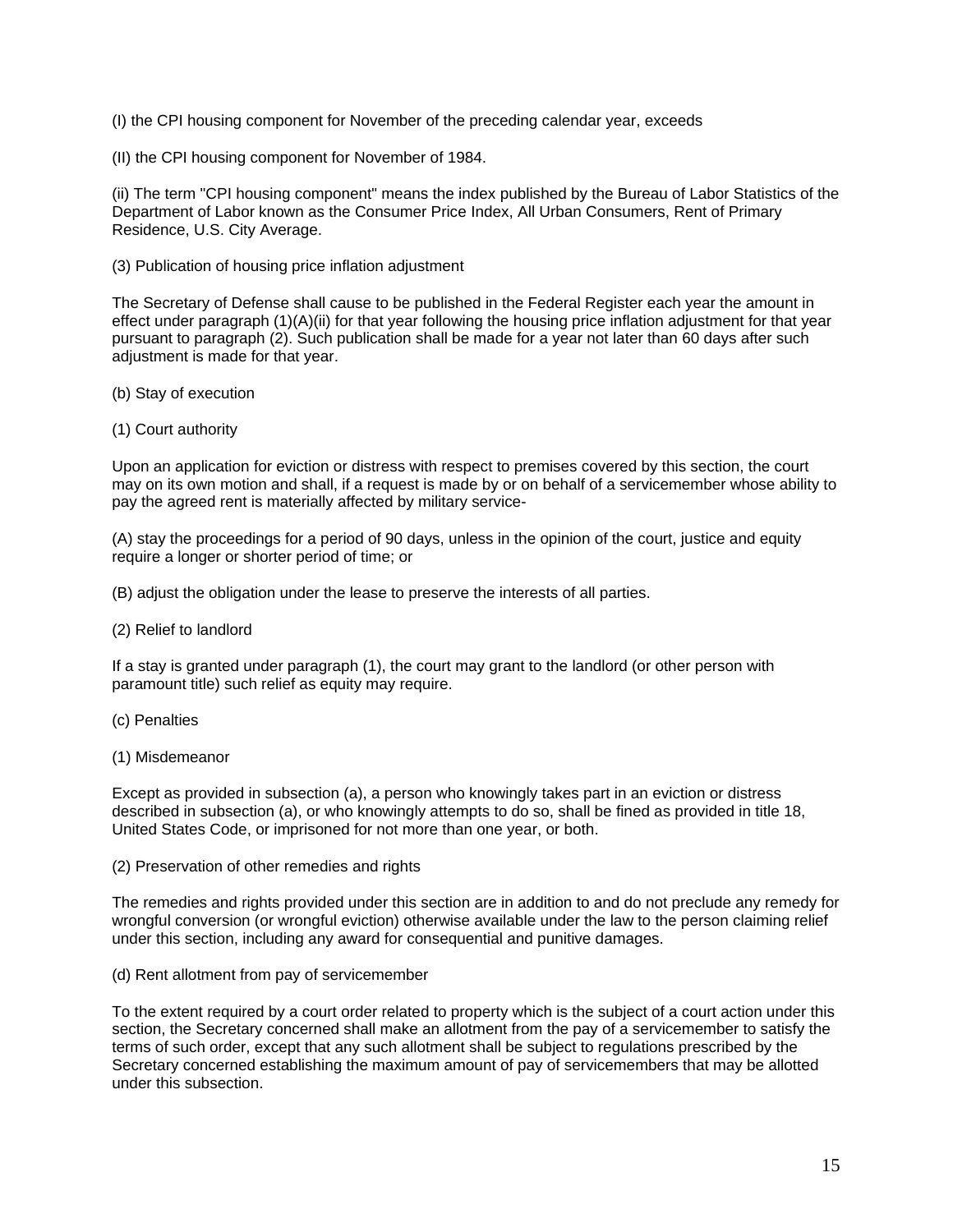(e) Limitation of applicability

Section 202 [section 522 of this Appendix] is not applicable to this section.

Formerly cited as 50 U.S.C. App.§ 531

*§ 532. Protection under installment contracts for purchase or lease [Sec. 302]* 

- (a) Protection upon breach of contract
- (1) Protection after entering military service

After a servicemember enters military service, a contract by the servicemember for--

(A) the purchase of real or personal property (including a motor vehicle); or

(B) the lease or bailment of such property,

may not be rescinded or terminated for a breach of terms of the contract occurring before or during that person's military service, nor may the property be repossessed for such breach without a court order.

### (2) Applicability

This section applies only to a contract for which a deposit or installment has been paid by the servicemember before the servicemember enters military service.

- (b) Penalties
- (1) Misdemeanor

A person who knowingly resumes possession of property in violation of subsection (a), or in violation of section 107 of this Act [section 517 of this Appendix], or who knowingly attempts to do so, shall be fined as provided in title 18, United States Code, or imprisoned for not more than one year, or both.

(2) Preservation of other remedies and rights

The remedies and rights provided under this section are in addition to and do not preclude any remedy for wrongful conversion otherwise available under law to the person claiming relief under this section, including any award for consequential and punitive damages.

(c) Authority of court

In a hearing based on this section, the court--

(1) may order repayment to the servicemember of all or part of the prior installments or deposits as a condition of terminating the contract and resuming possession of the property;

(2) may, on its own motion, and shall on application by a servicemember when the servicemember's ability to comply with the contract is materially affected by military service, stay the proceedings for a period of time as, in the opinion of the court, justice and equity require; or

(3) may make other disposition as is equitable to preserve the interests of all parties.

Formerly cited as 50 U.S.C. App. § 532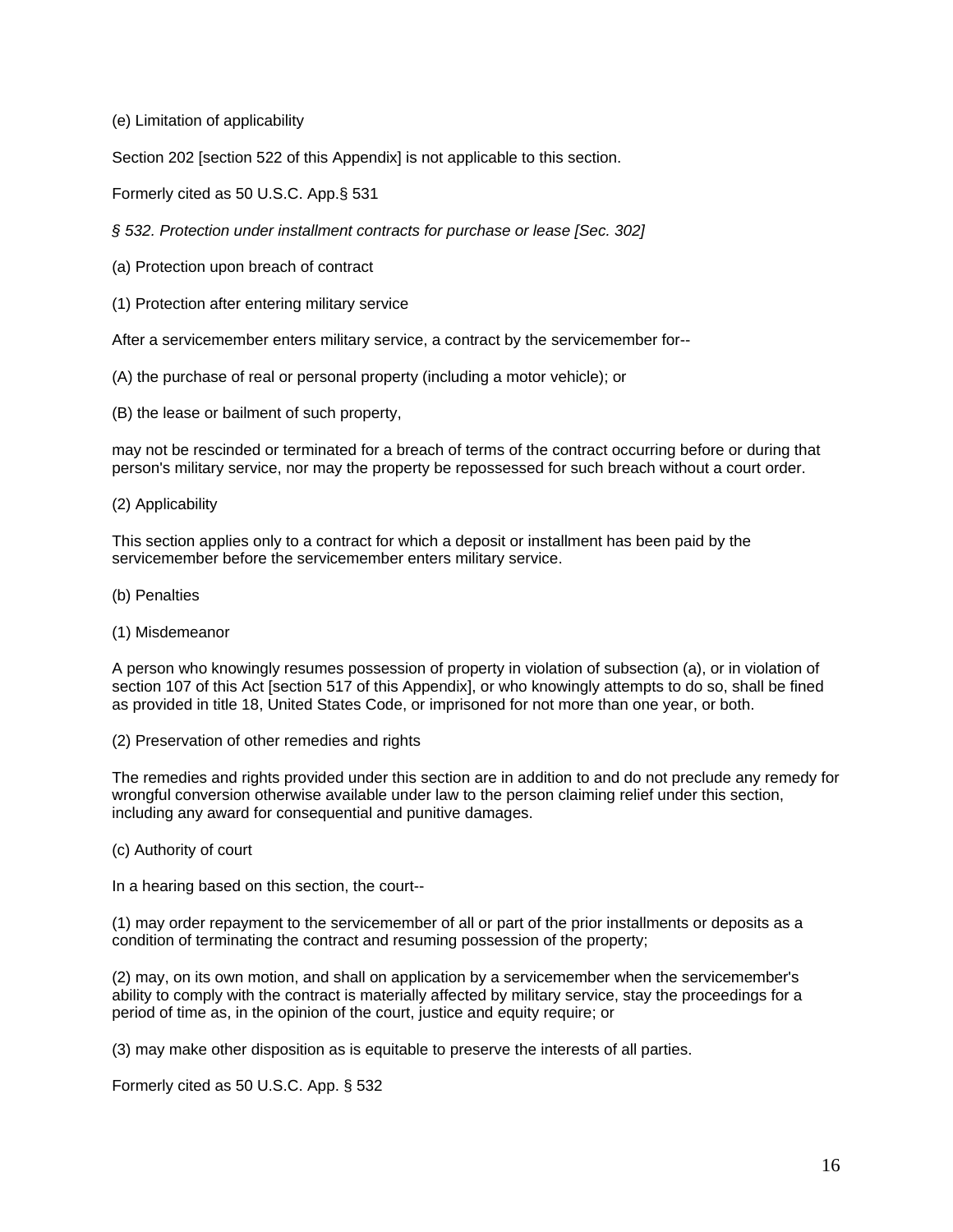*§ 533. Mortgages and trust deeds [Sec. 303]*

(a) Mortgage as security

This section applies only to an obligation on real or personal property owned by a servicemember that--

(1) originated before the period of the servicemember's military service and for which the servicemember is still obligated; and

(2) is secured by a mortgage, trust deed, or other security in the nature of a mortgage.

(b) Stay of proceedings and adjustment of obligation

In an action filed during, or within 90 days after, a servicemember's period of military service to enforce an obligation described in subsection (a), the court may after a hearing and on its own motion and shall upon application by a servicemember when the servicemember's ability to comply with the obligation is materially affected by military service--

(1) stay the proceedings for a period of time as justice and equity require, or

(2) adjust the obligation to preserve the interests of all parties.

(c) Sale or foreclosure

A sale, foreclosure, or seizure of property for a breach of an obligation described in subsection (a) shall not be valid if made during, or within 90 days after, the period of the servicemember's military service except—

(1) upon a court order granted before such sale, foreclosure, or seizure with a return made and approved by the court; or

(2) if made pursuant to an agreement as provided in section 107 [sectyion 517 of this Appendix].

(d) Penalties

(1) Misdemeanor

A person who knowingly makes or causes to be made a sale, foreclosure, or seizure of property that is prohibited by subsection (c), or who knowingly attempts to do so, shall be fined as provided in title 18, United States Code, or imprisoned for not more than one year, or both.

(2) Preservation of other remedies

The remedies and rights provided under this section are in addition to and do not preclude any remedy for wrongful conversion otherwise available under law to the person claiming relief under this section, including consequential and punitive damages.

Formerly cited as 50 U.S.C. App. § 533

*§ 534. Settlement of stayed cases relating to personal property [Sec. 304]* 

(a) Appraisal of property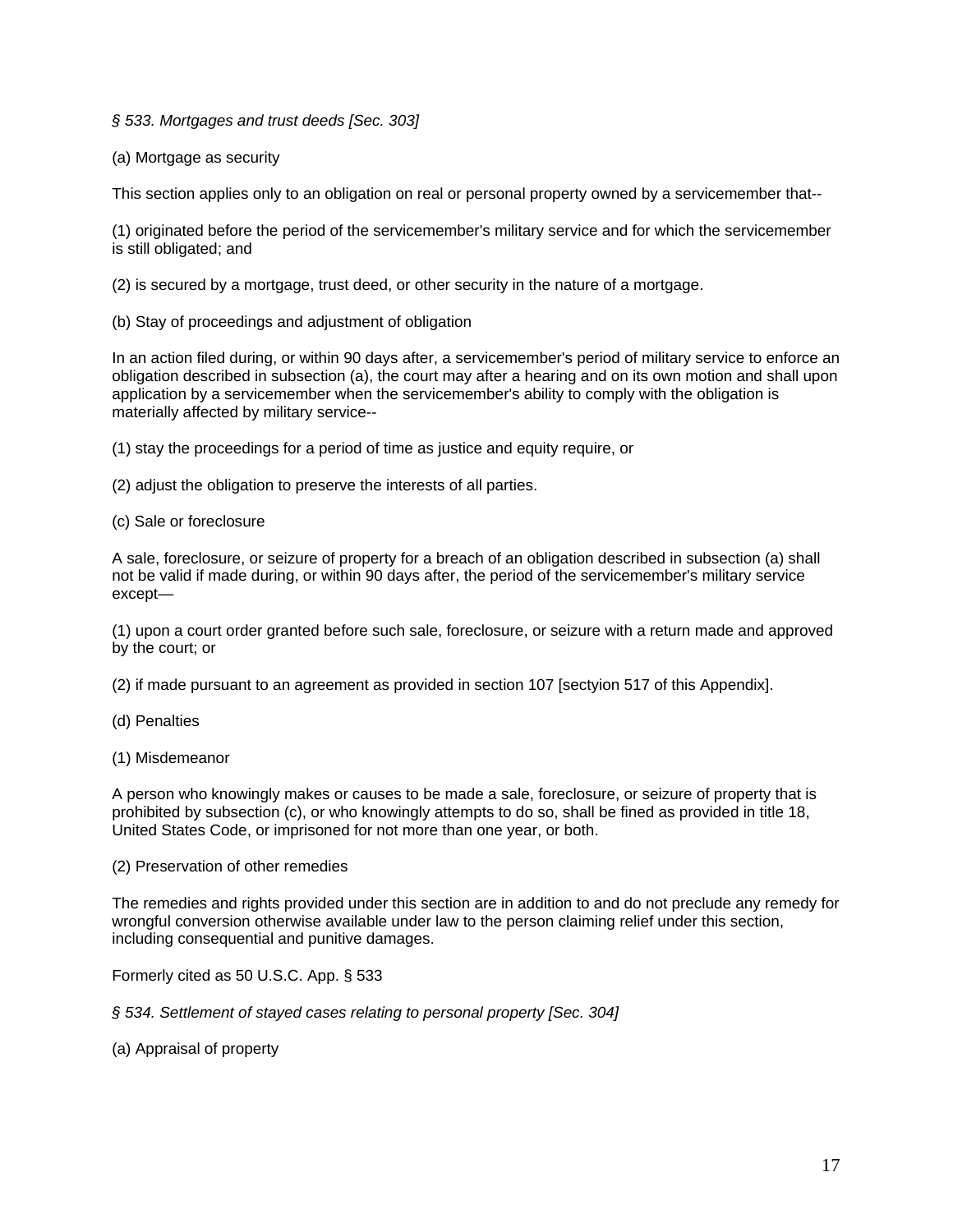When a stay is granted pursuant to this Act [sections 501 to 596 of this Appendix] in a proceeding to foreclose a mortgage on or to repossess personal property, or to rescind or terminate a contract for the purchase of personal property, the court may appoint three disinterested parties to appraise the property.

(b) Equity payment

Based on the appraisal, and if undue hardship to the servicemember's dependents will not result, the court may order that the amount of the servicemember's equity in the property be paid to the servicemember, or the servicemember's dependents, as a condition of foreclosing the mortgage, repossessing the property, or rescinding or terminating the contract.

Formerly cited as 50 U.S.C. App. § 534

*§ 535. Termination of residential or motor vehicle leases [Sec. 305]* 

(a) Termination by lessee

The lessee on a lease described in subsection (b) may, at the lessee's option, terminate the lease at any time after--

(1) the lessee's entry into military service; or

(2) the date of the lessee's military orders described in paragraph (1)(B) or (2)(B) of subsection (b), as the case may be.

(b) Covered leases

This section applies to the following leases:

(1) Leases of premises

A lease of premises occupied, or intended to be occupied, by a servicemember or a servicemember's dependents for a residential, professional, business, agricultural, or similar purpose if--

(A) the lease is executed by or on behalf of a person who thereafter and during the term of the lease enters military service; or

(B) the servicemember, while in military service, executes the lease and thereafter receives military orders for a permanent change of station or to deploy with a military unit for a period of not less than 90 days.

### (2) Leases of motor vehicles

A lease of a motor vehicle used, or intended to be used, by a servicemember or a servicemember's dependents for personal or business transportation if--

(A) the lease is executed by or on behalf of a person who thereafter and during the term of the lease enters military service under a call or order specifying a period of not less than 180 days (or who enters military service under a call or order specifying a period of 180 days or less and who, without a break in service, receives orders extending the period of military service to a period of not less than 180 days); or

(B) the servicemember, while in military service, executes the lease and thereafter receives military orders for a permanent change of station outside of the continental United States or to deploy with a military unit for a period of not less than 180 days.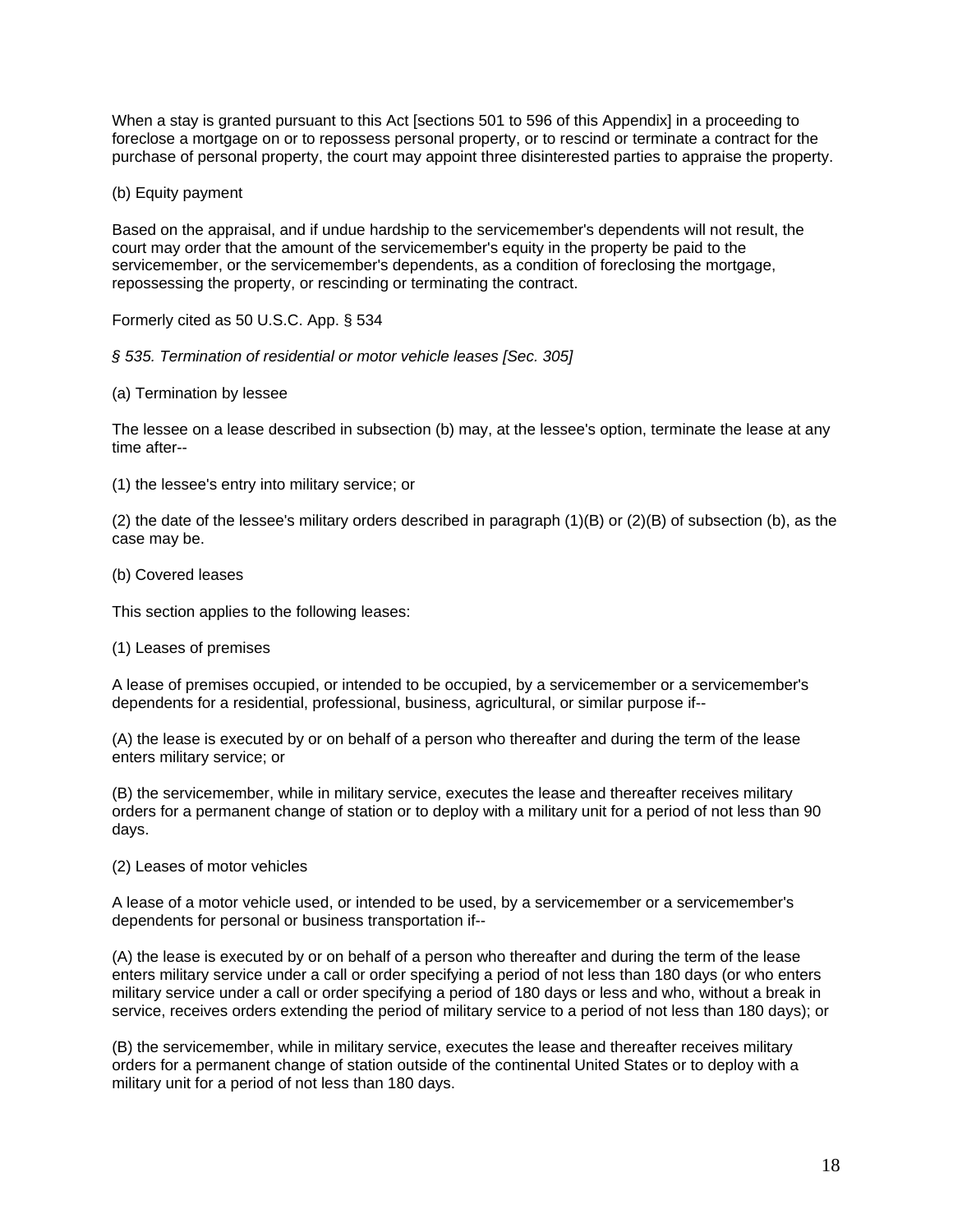### (c) Manner of termination

(1) In general

Termination of a lease under subsection (a) is made--

(A) by delivery by the lessee of written notice of such termination, and a copy of the servicemember's military orders, to the lessor (or the lessor's grantee), or to the lessor's agent (or the agent's grantee); and

(B) in the case of a lease of a motor vehicle, by return of the motor vehicle by the lessee to the lessor (or the lessor's grantee), or to the lessor's agent (or the agent's grantee), not later than 15 days after the date of the delivery of written notice under subparagraph (A).

### (2) Delivery of notice

Delivery of notice under paragraph (1)(A) may be accomplished--

# (A) by hand delivery;

(B) by private business carrier; or

(C) by placing the written notice in an envelope with sufficient postage and with return receipt requested, and addressed as designated by the lessor (or the lessor's grantee) or to the lessor's agent (or the agent's grantee), and depositing the written notice in the United States mails.

- (d) Effective date of lease termination
- (1) Lease of premises

In the case of a lease described in subsection (b)(1) that provides for monthly payment of rent, termination of the lease under subsection (a) is effective 30 days after the first date on which the next rental payment is due and payable after the date on which the notice under subsection (c) is delivered. In the case of any other lease described in subsection (b)(1), termination of the lease under subsection (a) is effective on the last day of the month following the month in which the notice is delivered.

### (2) Lease of motor vehicles

In the case of a lease described in subsection  $(b)(2)$ , termination of the lease under subsection (a) is effective on the day on which the requirements of subsection (c) are met for such termination.

(e) Arrearages and other obligations and liabilities

Rents or lease amounts unpaid for the period preceding the effective date of the lease termination shall be paid on a prorated basis. In the case of the lease of a motor vehicle, the lessor may not impose an early termination charge, but any taxes, summonses, and title and registration fees and any other obligation and liability of the lessee in accordance with the terms of the lease, including reasonable charges to the lessee for excess wear, use and mileage, that are due and unpaid at the time of termination of the lease shall be paid by the lessee.

### (f) Rent paid in advance

Rents or lease amounts paid in advance for a period after the effective date of the termination of the lease shall be refunded to the lessee by the lessor (or the lessor's assignee or the assignee's agent) within 30 days of the effective date of the termination of the lease.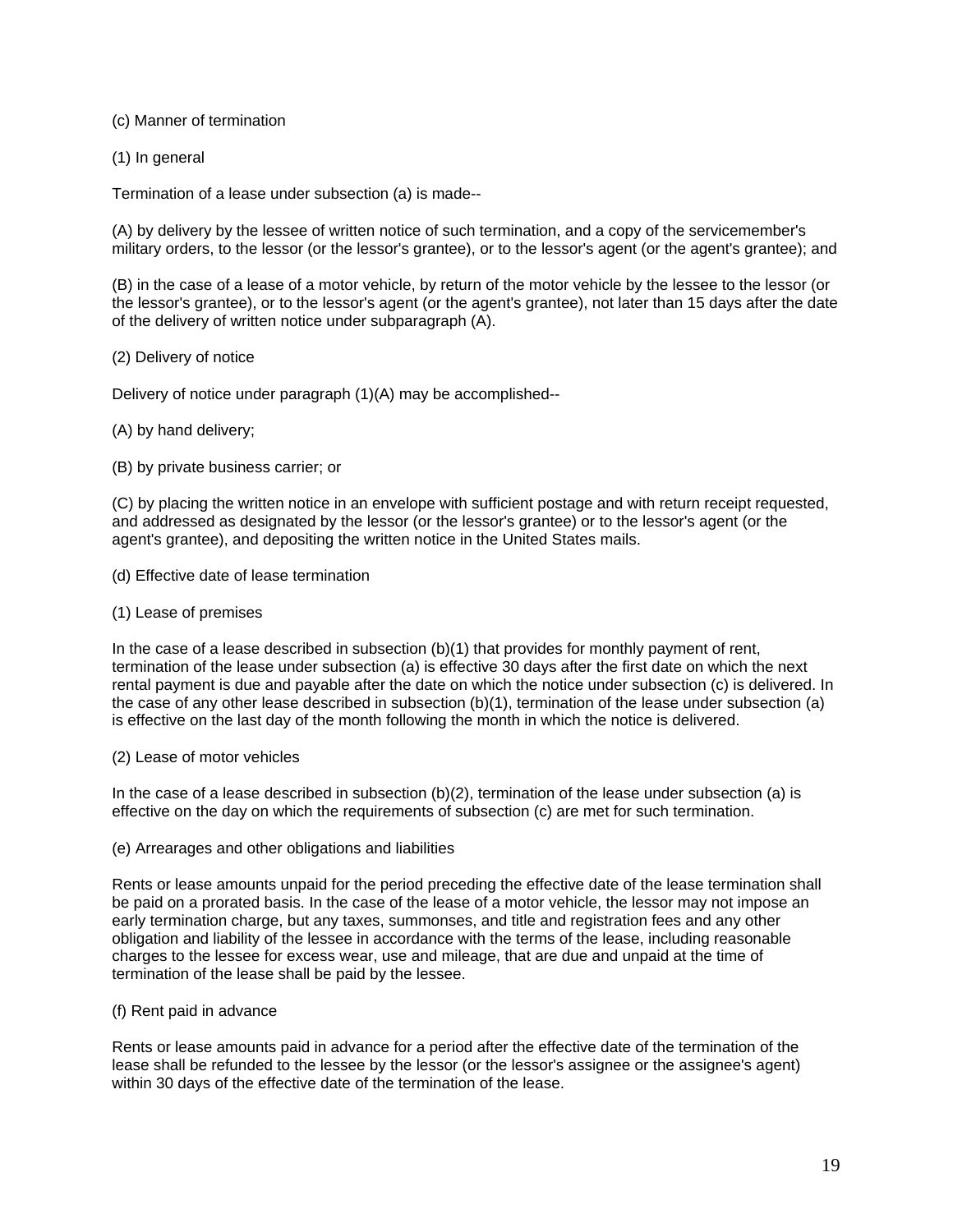### (g) Relief to lessor

Upon application by the lessor to a court before the termination date provided in the written notice, relief granted by this section to a servicemember may be modified as justice and equity require.

### (h) Penalties

(1) Misdemeanor

Any person who knowingly seizes, holds, or detains the personal effects, security deposit, or other property of a servicemember or a servicemember's dependent who lawfully terminates a lease covered by this section, or who knowingly interferes with the removal of such property from premises covered by such lease, for the purpose of subjecting or attempting to subject any of such property to a claim for rent accruing subsequent to the date of termination of such lease, or attempts to do so, shall be fined as provided in title 18, United States Code, or imprisoned for not more than one year, or both.

(2) Preservation of other remedies

The remedy and rights provided under this section are in addition to and do not preclude any remedy for wrongful conversion otherwise available under law to the person claiming relief under this section, including any award for consequential or punitive damages.

### *§ 536. Protection of life insurance policy [Sec. 306]*

### (a) Assignment of policy protected

If a life insurance policy on the life of a servicemember is assigned before military service to secure the payment of an obligation, the assignee of the policy (except the insurer in connection with a policy loan) may not exercise, during a period of military service of the servicemember or within one year thereafter, any right or option obtained under the assignment without a court order.

### (b) Exception

The prohibition in subsection (a) shall not apply--

(1) if the assignee has the written consent of the insured made during the period described in subsection (a);

- (2) when the premiums on the policy are due and unpaid; or
- (3) upon the death of the insured.
- (c) Order refused because of material affect

A court which receives an application for an order required under subsection (a) may refuse to grant such order if the court determines the ability of the servicemember to comply with the terms of the obligation is materially affected by military service.

(d) Treatment of guaranteed premiums

For purposes of this subsection, premiums guaranteed under the provisions of title IV of this Act shall not be considered due and unpaid.

- (e) Penalties
- (1) Misdemeanor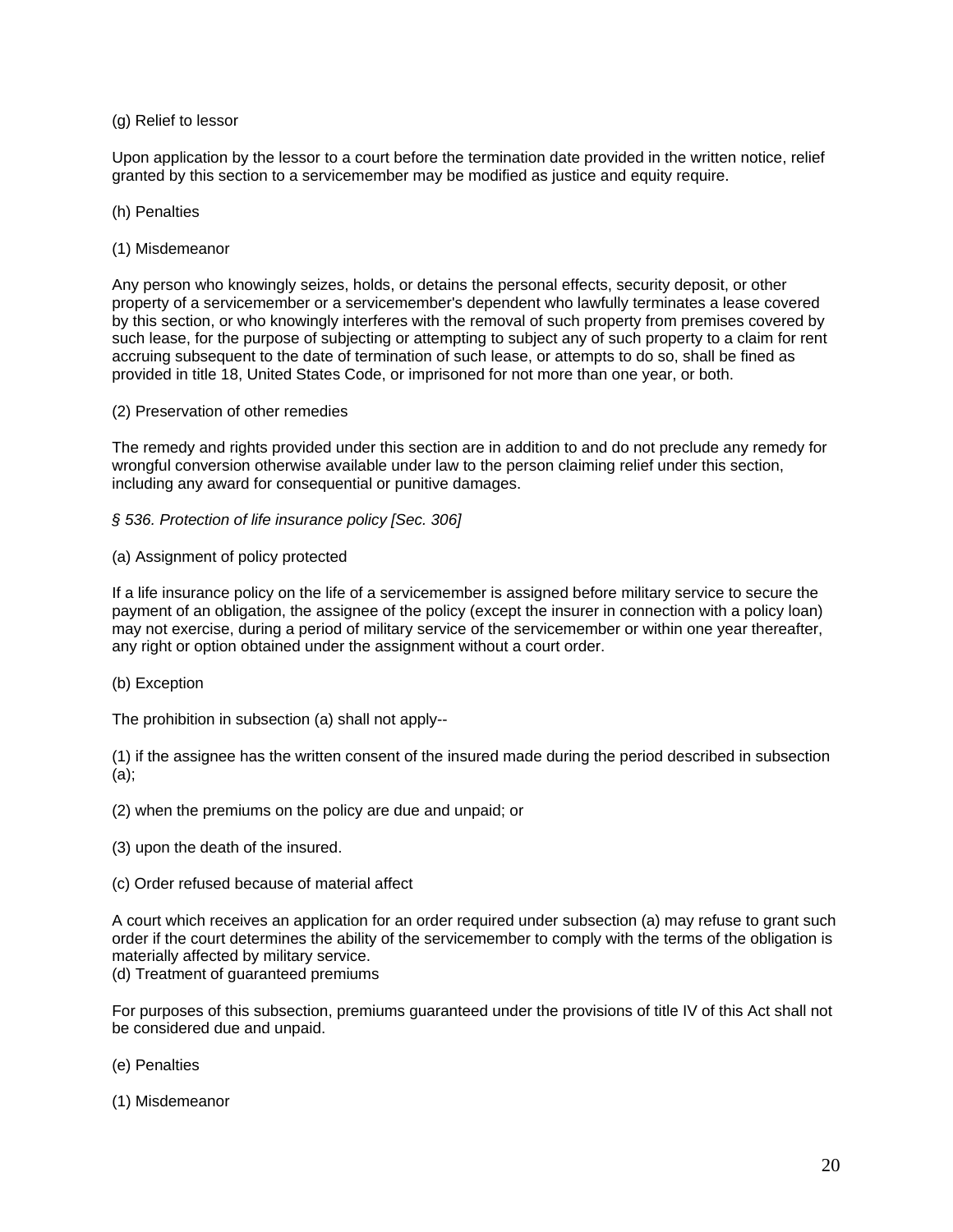A person who knowingly takes an action contrary to this section, or attempts to do so, shall be fined as provided in title 18, United States Code, or imprisoned for not more than one year, or both.

(2) Preservation of other remedies

The remedy and rights provided under this section are in addition to and do not preclude any remedy for wrongful conversion otherwise available under law to the person claiming relief under this section, including any consequential or punitive damages.

Formerly cited as 50 U.S.C. App. § 536

*§ 537. Enforcement of storage liens [Sec. 306]* 

(a) Liens

(1) Limitation on foreclosure or enforcement

A person holding a lien on the property or effects of a servicemember may not, during any period of military service of the servicemember and for 90 days thereafter, foreclose or enforce any lien on such property or effects without a court order granted before foreclosure or enforcement.

### (2) Lien defined

For the purposes of paragraph (1), the term "lien" includes a lien for storage, repair, or cleaning of the property or effects of a servicemember or a lien on such property or effects for any other reason.

### (b) Stay of proceedings

In a proceeding to foreclose or enforce a lien subject to this section, the court may on its own motion, and shall if requested by a servicemember whose ability to comply with the obligation resulting in the proceeding is materially affected by military service--

(1) stay the proceeding for a period of time as justice and equity require; or

(2) adjust the obligation to preserve the interests of all parties.

The provisions of this subsection do not affect the scope of section 303 [section 533 of this Appendix].

(c) Penalties

(1) Misdemeanor

A person who knowingly takes an action contrary to this section, or attempts to do so, shall be fined as provided in title 18, United States Code, or imprisoned for not more than one year, or both.

(2) Preservation of other remedies

The remedy and rights provided under this section are in addition to and do not preclude any remedy for wrongful conversion otherwise available under law to the person claiming relief under this section, including any consequential or punitive damages.

*§ 538. Extension of protections to dependents [Sec. 308]*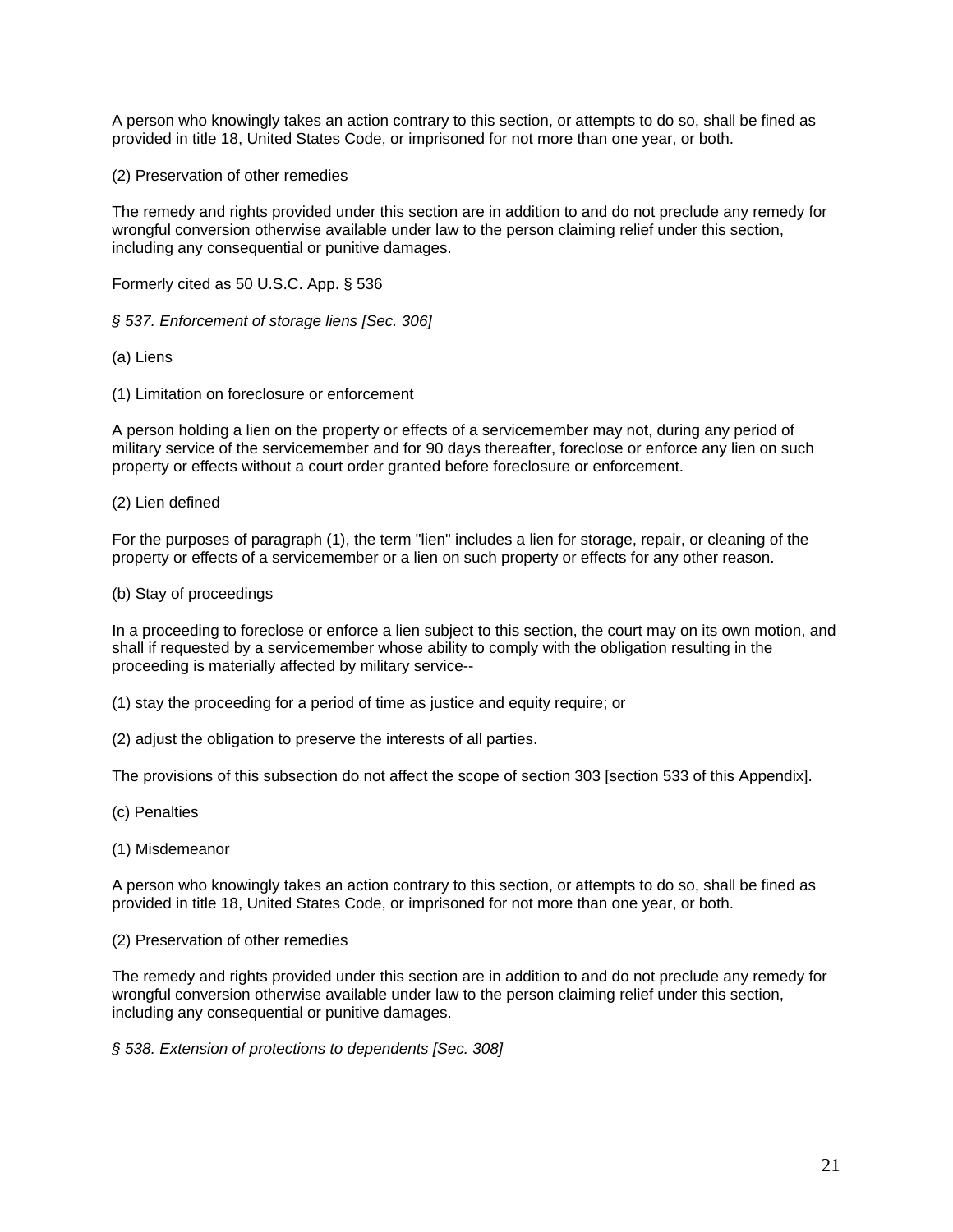Upon application to a court, a dependent of a servicemember is entitled to the protections of this title if the dependent's ability to comply with a lease, contract, bailment, or other obligation is materially affected by reason of the servicemember's military service.

*§ 540. Omitted* 

# **TITLE IV – LIFE INSURANCE**

Formerly cited as 50 U.S.C. App. § 540

*§ 541. Definitions [Sec. 401]* 

For the purposes of this title [sections 541 to 549 of this Appendix]:

(1) Policy

The term "policy" means any individual contract for whole, endowment, universal, or term life insurance (other than group term life insurance coverage), including any benefit in the nature of such insurance arising out of membership in any fraternal or beneficial association which--

(A) provides that the insurer may not--

(i) decrease the amount of coverage or require the payment of an additional amount as premiums if the insured engages in military service (except increases in premiums in individual term insurance based upon age); or

(ii) limit or restrict coverage for any activity required by military service; and

(B) is in force not less than 180 days before the date of the insured's entry into military service and at the time of application under this title.

(2) Premium

The term "premium" means the amount specified in an insurance policy to be paid to keep the policy in force.

(3) Insured

The term "insured" means a servicemember whose life is insured under a policy.

(4) Insurer

The term "insurer" includes any firm, corporation, partnership, association, or business that is chartered or authorized to provide insurance and issue contracts or policies by the laws of a State or the United **States** 

Formerly cited as 50 U.S.C. App. § 541

*§ 542. Insurance rights and protections [Sec. 402]* 

(a) Rights and protections

The rights and protections under this title [sections 541 to 549 of this Appendix] apply to the insured when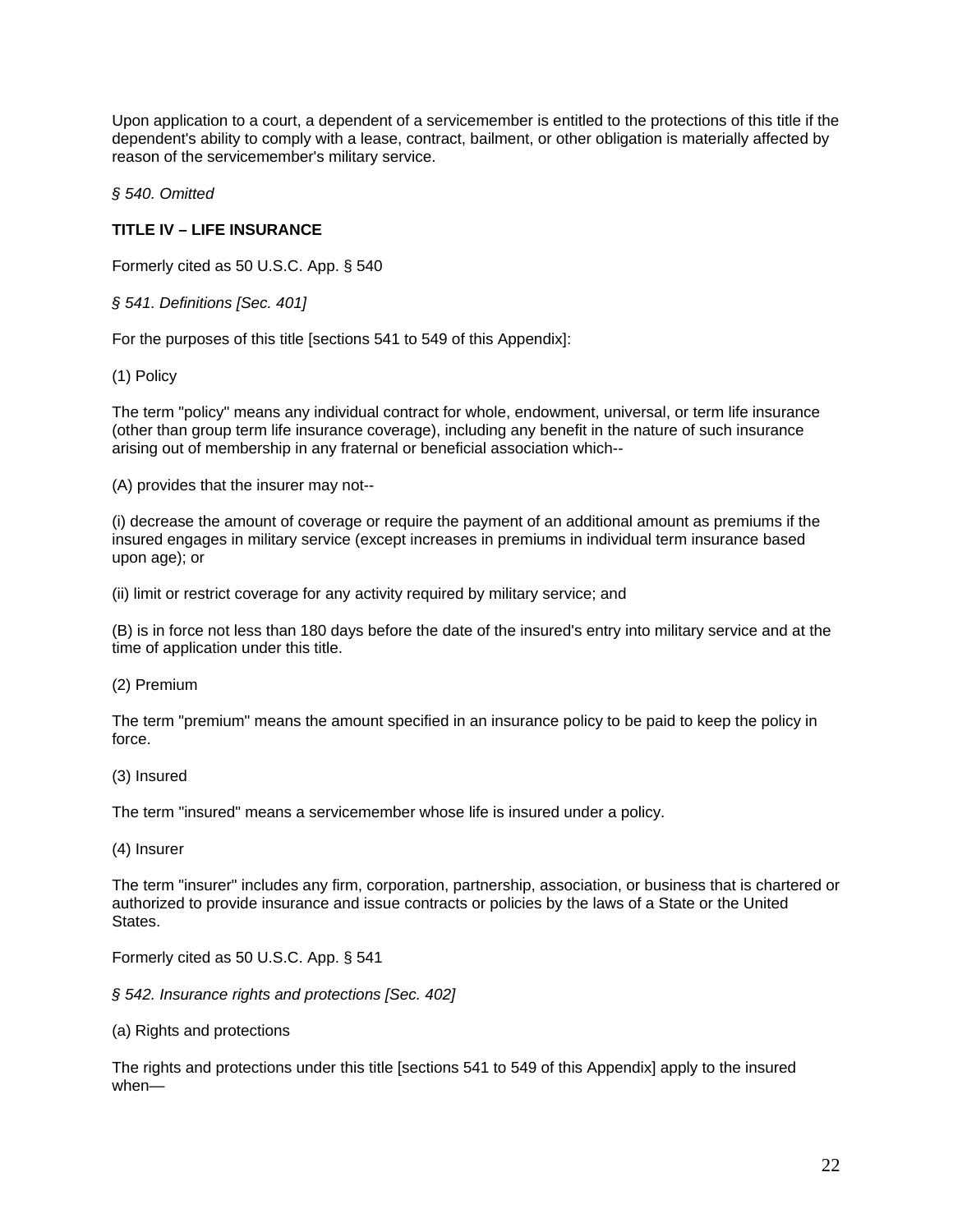(1) the insured,

(2) the insured's legal representative, or

(3) the insured's beneficiary in the case of an insured who is outside a State,

applies in writing for protection under this title [said sections], unless the Secretary of Veterans Affairs determines that the insured's policy is not entitled to protection under this title [said sections].

(b) Notification and application

The Secretary of Veterans Affairs shall notify the Secretary concerned of the procedures to be used to apply for the protections provided under this title [said sections]. The applicant shall send the original application to the insurer and a copy to the Secretary of Veterans Affairs.

(c) Limitation on amount

The total amount of life insurance coverage protection provided by this title [said sections] for a servicemember may not exceed \$250,000, or an amount equal to the Servicemember's Group Life Insurance maximum limit, whichever is greater, regardless of the number of policies submitted.

Formerly cited as 50 U.S.C. App. § 542

*§ 543. Application for insurance protection [Sec. 403]* 

(a) Application procedure

An application for protection under this title [sections 541 to 549 of this Appendix] shall--

(1) be in writing and signed by the insured, the insured's legal representative, or the insured's beneficiary, as the case may be;

(2) identify the policy and the insurer; and

(3) include an acknowledgement that the insured's rights under the policy are subject to and modified by the provisions of this title [said sections].

(b) Additional requirements

The Secretary of Veterans Affairs may require additional information from the applicant, the insured and the insurer to determine if the policy is entitled to protection under this title [said sections].

(c) Notice to the Secretary by the insurer

Upon receipt of the application of the insured, the insurer shall furnish a report concerning the policy to the Secretary of Veterans Affairs as required by regulations prescribed by the Secretary.

### (d) Policy modification

Upon application for protection under this title [sections 541 to 549 of this Appendix], the insured and the insurer shall have constructively agreed to any policy modification necessary to give this title [said sections] full force and effect.

Formerly cited as 50 U.S.C. App. § 543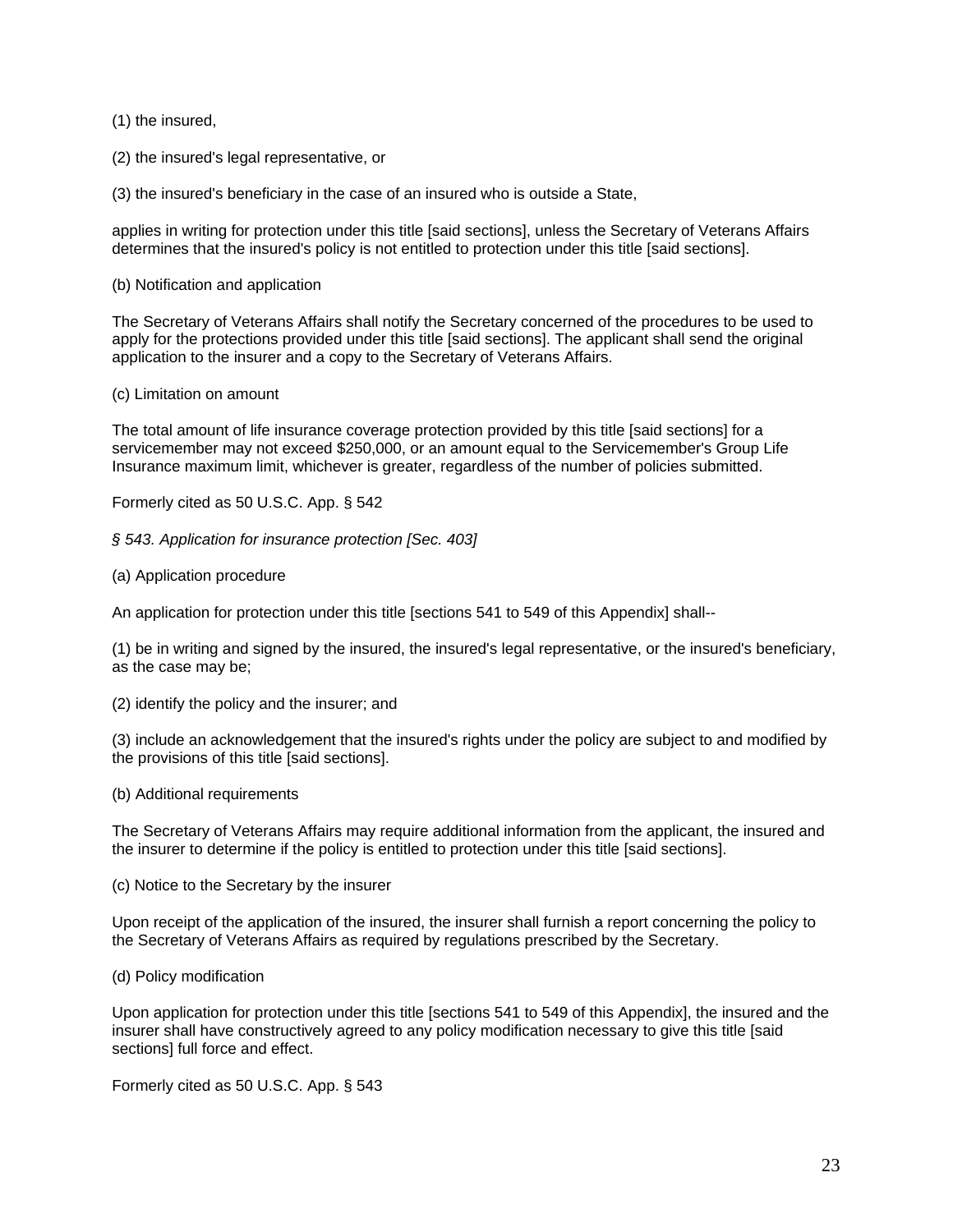# *§ 544. Policies entitled to protection and lapse of policies [Sec. 404]*

# (a) Determination

The Secretary of Veterans Affairs shall determine whether a policy is entitled to protection under this title [sections 541 to 549 of this Appendix] and shall notify the insured and the insurer of that determination.

## (b) Lapse protection

A policy that the Secretary determines is entitled to protection under this title [said sections] shall not lapse or otherwise terminate or be forfeited for the nonpayment of a premium, or interest or indebtedness on a premium, after the date on which the application for protection is received by the Secretary.

### (c) Time application

The protection provided by this title [said sections] applies during the insured's period of military service and for a period of two years thereafter.

Formerly cited as 50 U.S.C. App. § 544

*§ 545. Policy restrictions [Sec. 405]* 

### (a) Dividends

While a policy is protected under this title [sections 541 to 549 of this Appendix], a dividend or other monetary benefit under a policy may not be paid to an insured or used to purchase dividend additions without the approval of the Secretary of Veterans Affairs. If such approval is not obtained, the dividends or benefits shall be added to the value of the policy to be used as a credit when final settlement is made with the insurer

### (b) Specific restrictions

While a policy is protected under this title [sections 541 to 549 of this Appendix], cash value, loan value, withdrawal of dividend accumulation, unearned premiums, or other value of similar character may not be available to the insured without the approval of the Secretary. The right of the insured to change a beneficiary designation or select an optional settlement for a beneficiary shall not be affected by the provisions of this title [said sections].

Formerly cited as 50 U.S.C. App. § 545

### *§ 546. Deduction of unpaid premiums [Sec. 406]*

### (a) Settlement of proceeds

If a policy matures as a result of a servicemember's death or otherwise during the period of protection of the policy under this title [sections 541 to 549 of this Appendix], the insurer in making settlement shall deduct from the insurance proceeds the amount of the unpaid premiums guaranteed under this title [said sections], together with interest due at the rate fixed in the policy for policy loans.

### (b) Interest rate

If the interest rate is not specifically fixed in the policy, the rate shall be the same as for policy loans in other policies issued by the insurer at the time the insured's policy was issued.

### (c) Reporting requirement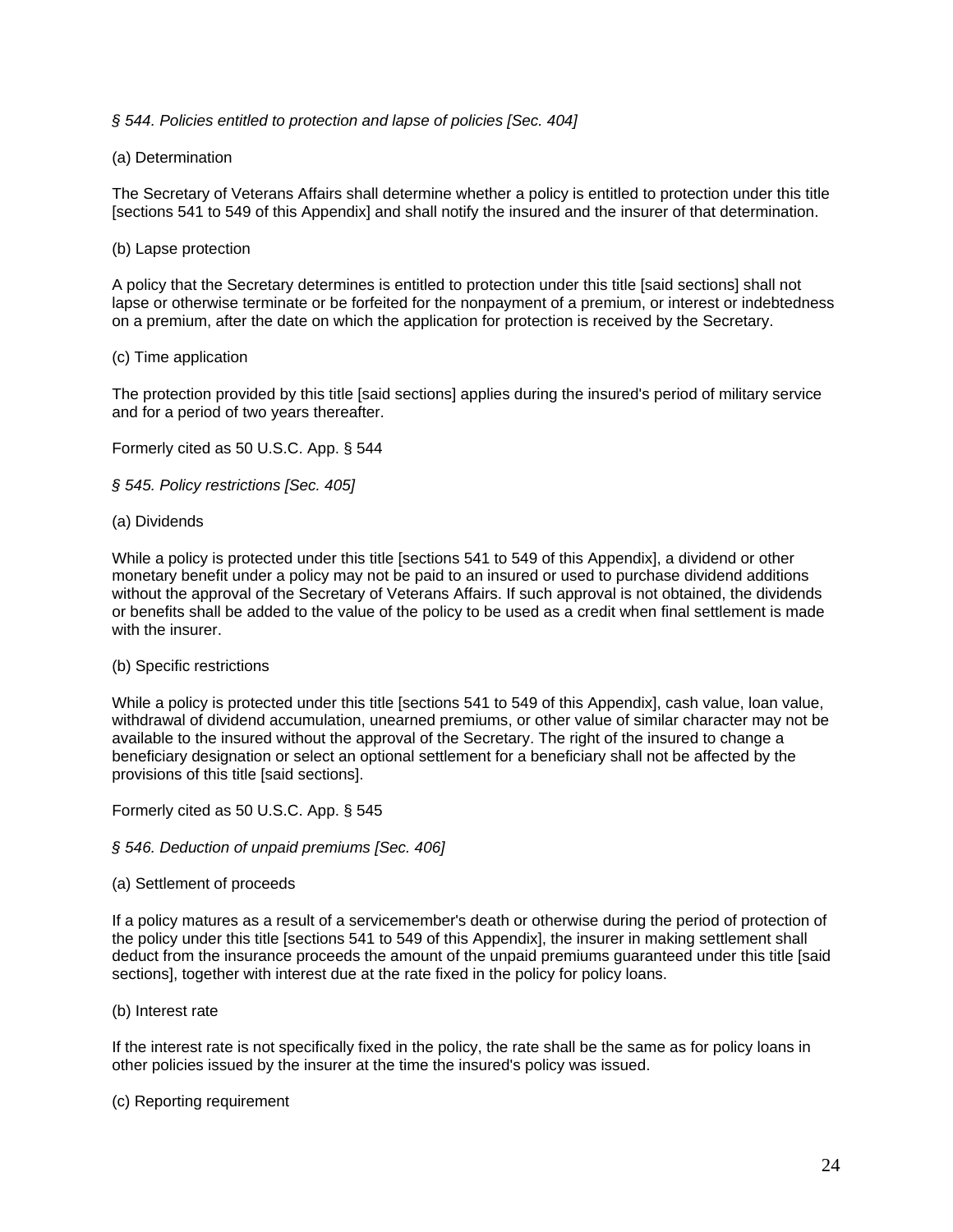The amount deducted under this section, if any, shall be reported by the insurer to the Secretary of Veterans Affairs.

Formerly cited as 50 U.S.C. App. § 546

*§ 547. Premiums and interest guaranteed by United States [Sec. 407]* 

(a) Guarantee of premiums and interest by the United States

(1) Guarantee

Payment of premiums, and interest on premiums at the rate specified in section 406 [section 546 of this Appendix], which become due on a policy under the protection of this title [sections 541 to 549 of this Appendix] is guaranteed by the United States. If the amount guaranteed is not paid to the insurer before the period of insurance protection under this title [said sections] expires, the amount due shall be treated by the insurer as a policy loan on the policy.

### (2) Policy termination

If, at the expiration of insurance protection under this title [sections 541 to 549 of this Appendix], the cash surrender value of a policy is less than the amount due to pay premiums and interest on premiums on the policy, the policy shall terminate. Upon such termination, the United States shall pay the insurer the difference between the amount due and the cash surrender value.

(b) Recovery from insured of amounts paid by the United States

(1) Debt payable to the United States

The amount paid by the United States to an insurer under this title [sections 541 to 549 of this Appendix] shall be a debt payable to the United States by the insured on whose policy payment was made.

### (2) Collection

Such amount may be collected by the United States, either as an offset from any amount due the insured by the United States or as otherwise authorized by law.

(3) Debt not dischargeable in bankruptcy

Such debt payable to the United States is not dischargeable in bankruptcy proceedings.

### (c) Crediting of amounts recovered

Any amounts received by the United States as repayment of debts incurred by an insured under this title [sections 541 to 549 of this Appendix] shall be credited to the appropriation for the payment of claims under this title [said sections].

Formerly cited as 50 U.S.C. App. § 547

# *§ 548. Regulations [Sec. 408]*

The Secretary of Veterans Affairs shall prescribe regulations for the implementation of this title [sections 541 to 549 of this Appendix].

*§ 549. Review of findings of fact and conclusions of law [Sec. 409]*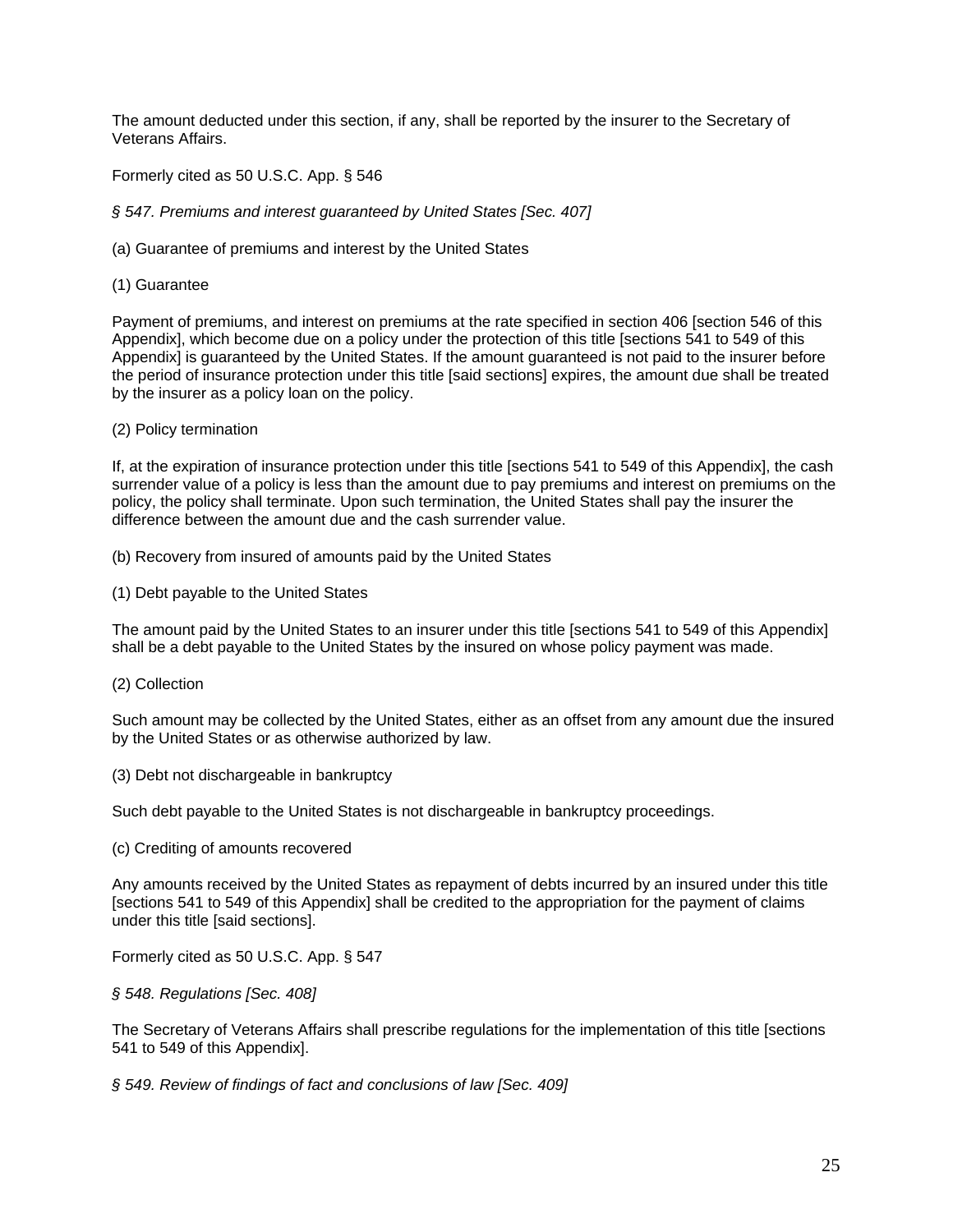The findings of fact and conclusions of law made by the Secretary of Veterans Affairs in administering this title [sections 541 to 549 of this Appendix] are subject to review on appeal to the Board of Veterans' Appeals pursuant to chapter 71 of title 38, United States Code, and to judicial review only as provided in chapter 72 of such title.

*§§ 550 to 554. Omitted* 

*§ 560. Omitted* 

# **TITLE V – TAXES AND PUBLIC LANDS**

Formerly cited as 50 U.S.C. App. § 560

*§ 561. Taxes respecting personal property, money, credits, and real property* [Sec. 501]

(a) Application

This section applies in any case in which a tax or assessment, whether general or special (other than a tax on personal income), falls due and remains unpaid before or during a period of military service with respect to a servicemember's--

(1) personal property (including motor vehicles); or

(2) real property occupied for dwelling, professional, business, or agricultural purposes by a servicemember or the servicemember's dependents or employees--

(A) before the servicemember's entry into military service; and

(B) during the time the tax or assessment remains unpaid.

- (b) Sale of property
- (1) Limitation on sale of property to enforce tax assessment

Property described in subsection (a) may not be sold to enforce the collection of such tax or assessment except by court order and upon the determination by the court that military service does not materially affect the servicemember's ability to pay the unpaid tax or assessment.

(2) Stay of court proceedings

A court may stay a proceeding to enforce the collection of such tax or assessment, or sale of such property, during a period of military service of the servicemember and for a period not more than 180 days after the termination of, or release of the servicemember from, military service.

(c) Redemption

When property described in subsection (a) is sold or forfeited to enforce the collection of a tax or assessment, a servicemember shall have the right to redeem or commence an action to redeem the servicemember's property during the period of military service or within 180 days after termination of or release from military service. This subsection may not be construed to shorten any period provided by the law of a State (including any political subdivision of a State) for redemption.

(d) Interest on tax or assessment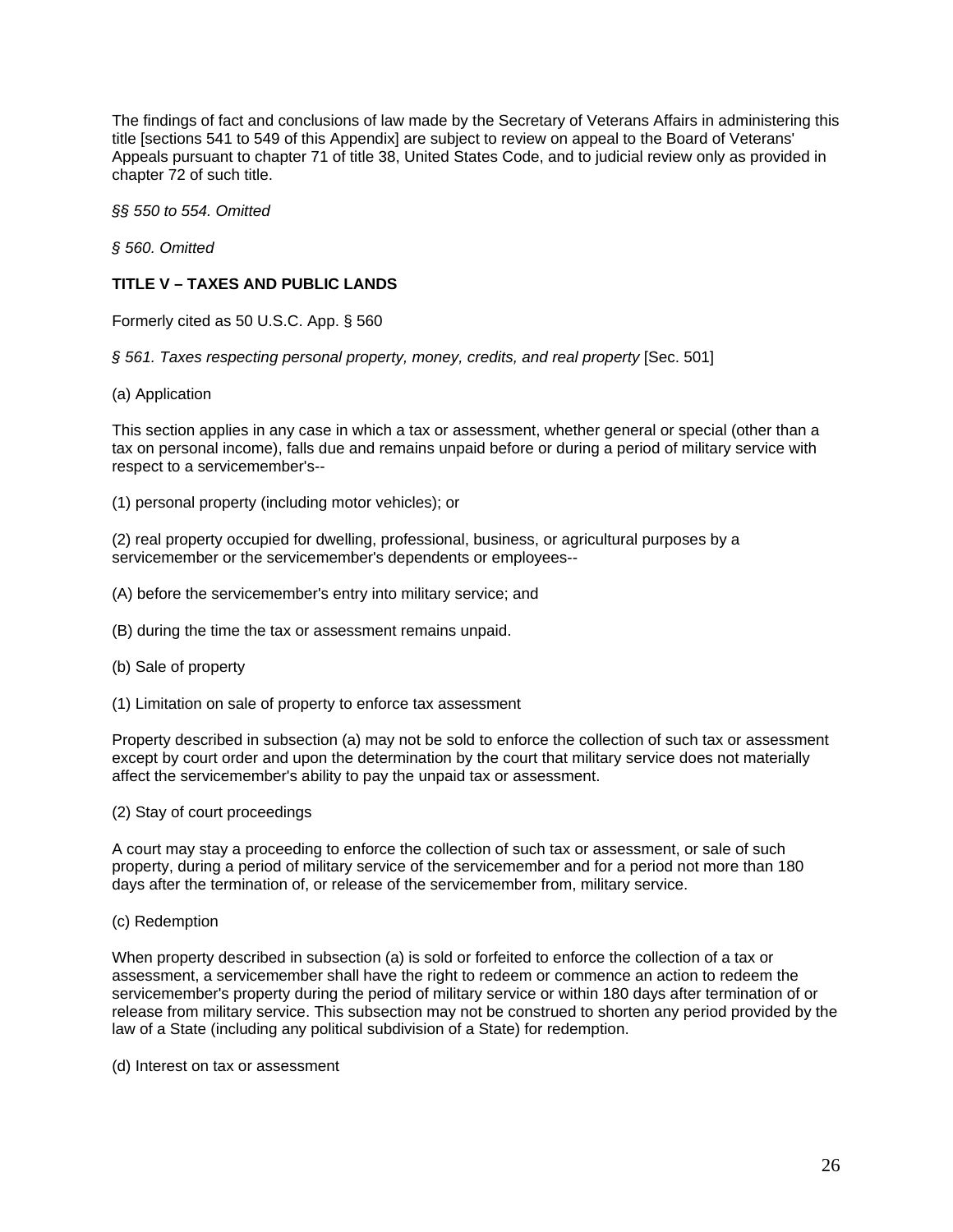Whenever a servicemember does not pay a tax or assessment on property described in subsection (a) when due, the amount of the tax or assessment due and unpaid shall bear interest until paid at the rate of 6 percent per year. An additional penalty or interest shall not be incurred by reason of nonpayment. A lien for such unpaid tax or assessment may include interest under this subsection.

(e) Joint ownership application

This section applies to all forms of property described in subsection (a) owned individually by a servicemember or jointly by a servicemember and a dependent or dependents.

Formerly cited as 50 U.S.C. App. § 561

*§ 562. Rights in public lands [Sec. 502]* 

(a) Rights not forfeited

The rights of a servicemember to lands owned or controlled by the United States, and initiated or acquired by the servicemember under the laws of the United States (including the mining and mineral leasing laws) before military service, shall not be forfeited or prejudiced as a result of being absent from the land, or by failing to begin or complete any work or improvements to the land, during the period of military service.

(b) Temporary suspension of permits or licenses

If a permittee or licensee under the Act of June 28, 1934 (43 U.S.C. 315 et seq.), enters military service, the permittee or licensee may suspend the permit or license for the period of military service and for 180 days after termination of or release from military service.

(c) Regulations

Regulations prescribed by the Secretary of the Interior shall provide for such suspension of permits and licenses and for the remission, reduction, or refund of grazing fees during the period of such suspension.

Formerly cited as 50 U.S.C. App. § 564

*§ 563. Desert-land entries [Sec. 503]* 

(a) Desert-land rights not forfeited

A desert-land entry made or held under the desert-land laws before the entrance of the entryman or the entryman's successor in interest into military service shall not be subject to contest or cancellation--

(1) for failure to expend any required amount per acre per year in improvements upon the claim;

(2) for failure to effect the reclamation of the claim during the period the entryman or the entryman's successor in interest is in the military service, or for 180 days after termination of or release from military service; or

(3) during any period of hospitalization or rehabilitation due to an injury or disability incurred in the line of duty.

The time within which the entryman or claimant is required to make such expenditures and effect reclamation of the land shall be exclusive of the time periods described in paragraphs (2) and (3).

(b) Service-related disability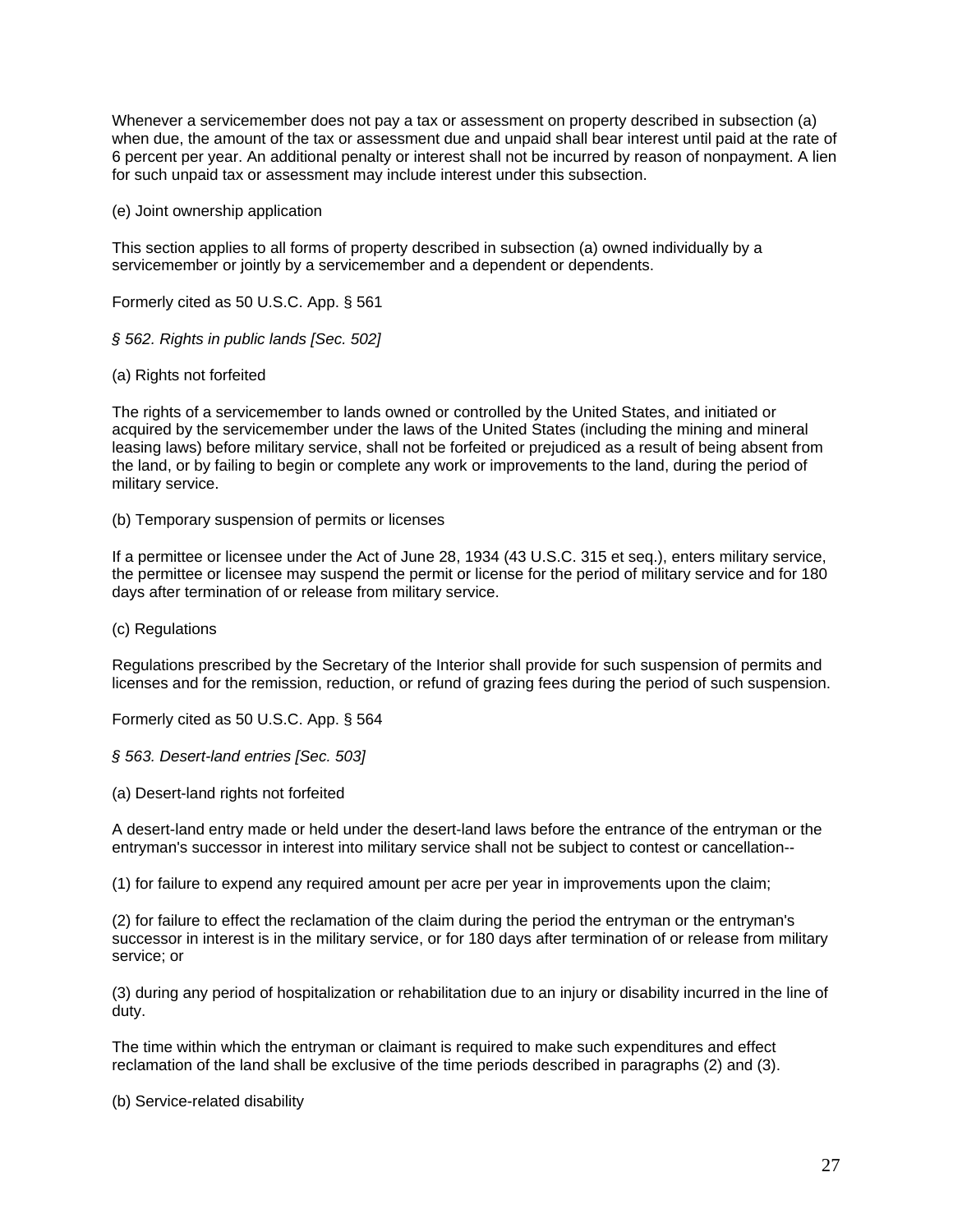If an entryman or claimant is honorably discharged and is unable to accomplish reclamation of, and payment for, desert land due to a disability incurred in the line of duty, the entryman or claimant may make proof without further reclamation or payments, under regulations prescribed by the Secretary of the Interior, and receive a patent for the land entered or claimed.

### (c) Filing requirement

In order to obtain the protection of this section, the entryman or claimant shall, within 180 days after entry into military service, cause to be filed in the land office of the district where the claim is situated a notice communicating the fact of military service and the desire to hold the claim under this section.

Formerly cited as 50 U.S.C. App. § 565

### *§ 564. Mining claims [Sec. 504]*

(a) Requirements suspended

The provisions of section 2324 of the Revised Statutes of the United States (30 U.S.C. 28) specified in subsection (b) shall not apply to a servicemember's claims or interests in claims, regularly located and recorded, during a period of military service and 180 days thereafter, or during any period of hospitalization or rehabilitation due to injuries or disabilities incurred in the line of duty.

### (b) Requirements

The provisions in section 2324 of the Revised Statutes [30 U.S.C.A. § 28] that shall not apply under subsection (a) are those which require that on each mining claim located after May 10, 1872, and until a patent has been issued for such claim, not less than \$100 worth of labor shall be performed or improvements made during each year.

### (c) Period of protection from forfeiture

A mining claim or an interest in a claim owned by a servicemember that has been regularly located and recorded shall not be subject to forfeiture for nonperformance of annual assessments during the period of military service and for 180 days thereafter, or for any period of hospitalization or rehabilitation described in subsection (a).

### (d) Filing requirement

In order to obtain the protections of this section, the claimant of a mining location shall, before the end of the assessment year in which military service is begun or within 60 days after the end of such assessment year, cause to be filed in the office where the location notice or certificate is recorded a notice communicating the fact of military service and the desire to hold the mining claim under this section.

Formerly cited as 50 U.S.C. App. § 566

# *§ 565. Mineral permits and leases [Sec. 505]*

### (a) Suspension during military service

A person holding a permit or lease on the public domain under the Federal mineral leasing laws who enters military service may suspend all operations under the permit or lease for the duration of military service and for 180 days thereafter. The term of the permit or lease shall not run during the period of suspension, nor shall any rental or royalties be charged against the permit or lease during the period of suspension.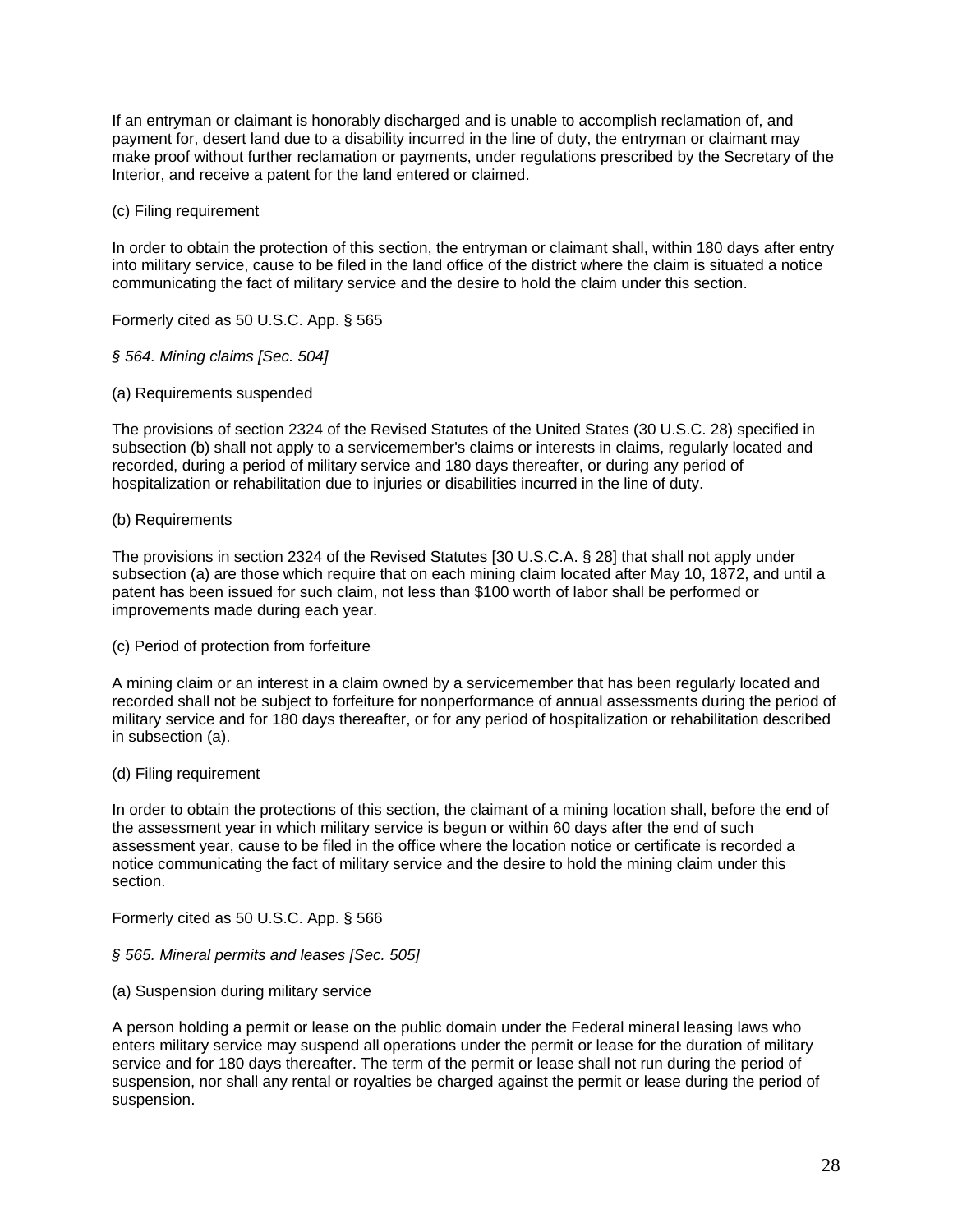(b) Notification

In order to obtain the protection of this section, the permittee or lessee shall, within 180 days after entry into military service, notify the Secretary of the Interior by registered mail of the fact that military service has begun and of the desire to hold the claim under this section.

### (c) Contract modification

This section shall not be construed to supersede the terms of any contract for operation of a permit or lease.

Formerly cited as 50 U.S.C. App. § 567

*§ 566. Perfection or defense of rights [Sec. 506]* 

(a) Right to take action not affected

This title [sections 561 to 571 of this Appendix] shall not affect the right of a servicemember to take action during a period of military service that is authorized by law or regulations of the Department of the Interior, for the perfection, defense, or further assertion of rights initiated or acquired before entering military service.

(b) Affidavits and proofs

(1) In general

A servicemember during a period of military service may make any affidavit or submit any proof required by law, practice, or regulation of the Department of the Interior in connection with the entry, perfection, defense, or further assertion of rights initiated or acquired before entering military service before an officer authorized to provide notary services under section 1044a of title 10, United States Code, or any superior commissioned officer.

(2) Legal status of affidavits

Such affidavits shall be binding in law and subject to the same penalties as prescribed by section 1001 of title 18, United State Code.

Formerly cited as 50 U.S.C. App. § 569

*§ 567. Distribution of information concerning benefits of title [Sec. 507]* 

(a) Distribution of information by Secretary concerned

The Secretary concerned shall issue to servicemembers information explaining the provisions of this title [sections 561 to 571 of this Appendix].

(b) Application forms

The Secretary concerned shall provide application forms to servicemembers requesting relief under this title [sections 561 to 571 of this Appendix].

(c) Information from Secretary of the Interior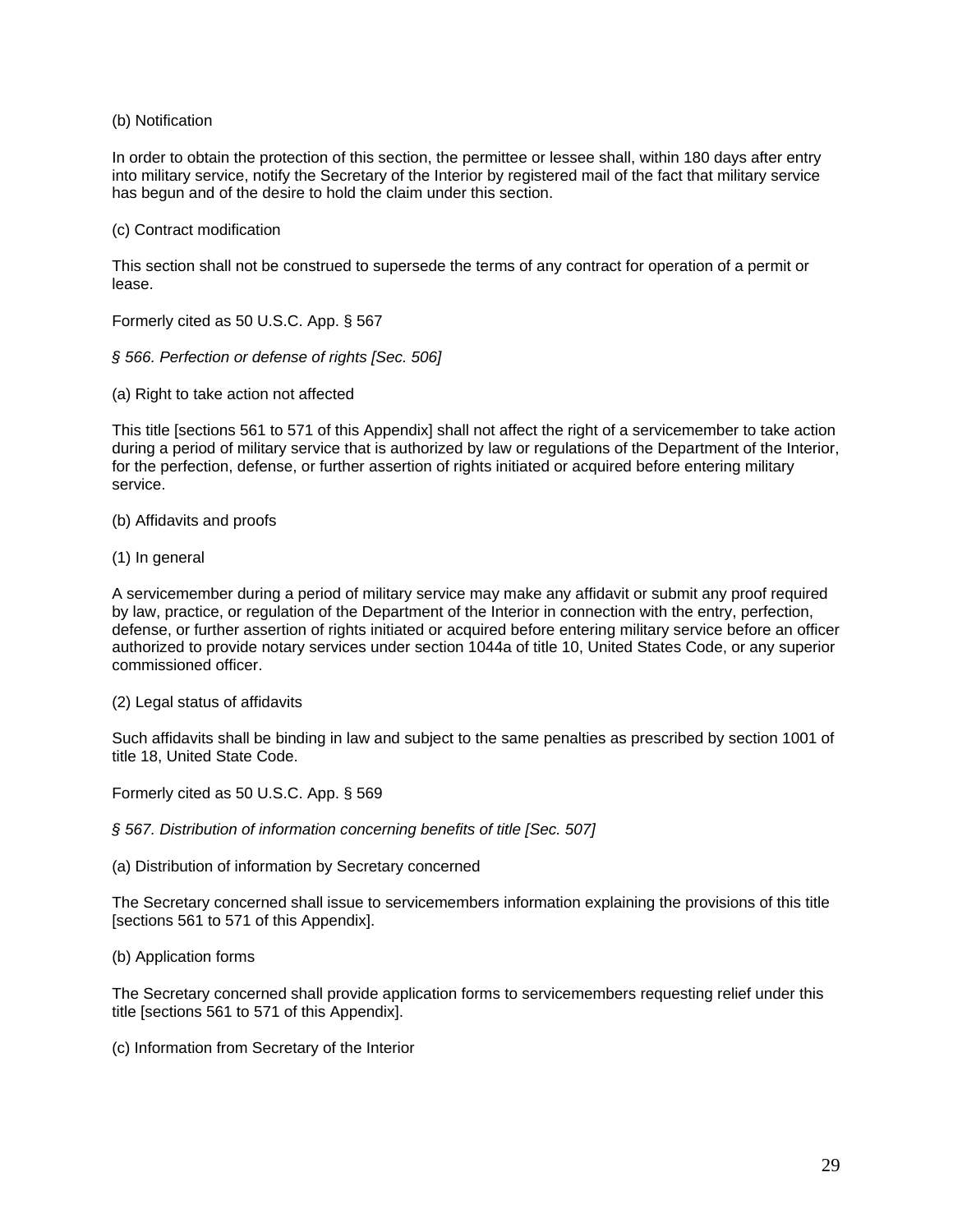The Secretary of the Interior shall furnish to the Secretary concerned information explaining the provisions of this title [sections 561 to 571 of this Appendix] (other than sections 501, 510, and 511 [sections 561, 570, and 571 of this Appendix]) and related application forms.

Formerly cited as 50 App. USCA § 571

*§ 568. Land rights of servicemembers [Sec. 508]* 

(a) No age limitations

Any servicemember under the age of 21 in military service shall be entitled to the same rights under the laws relating to lands owned or controlled by the United States, including mining and mineral leasing laws, as those servicemembers who are 21 years of age.

### (b) Residency requirement

Any requirement related to the establishment of a residence within a limited time shall be suspended as to entry by a servicemember in military service until 180 days after termination of or release from military service.

### (c) Entry applications

Applications for entry may be verified before a person authorized to administer oaths under section 1044a of title 10, United States Code, or under the laws of the State where the land is situated.

### *§ 569. Regulations [Sec. 509]*

The Secretary of the Interior may issue regulations necessary to carry out this title [sections 561 to 571 of this Appendix] (other than sections 501, 510, and 511 [sections 561, 570, and 571 of this Appendix]).

Formerly cited as 50 U.S.C. App. § 573

### *§ 570. Income taxes [Sec. 510]*

### (a) Deferral of tax

Upon notice to the Internal Revenue Service or the tax authority of a State or a political subdivision of a State, the collection of income tax on the income of a servicemember falling due before or during military service shall be deferred for a period not more than 180 days after termination of or release from military service, if a servicemember's ability to pay such income tax is materially affected by military service.

### (b) Accrual of interest or penalty

No interest or penalty shall accrue for the period of deferment by reason of nonpayment on any amount of tax deferred under this section.

### (c) Statute of limitations

The running of a statute of limitations against the collection of tax deferred under this section, by seizure or otherwise, shall be suspended for the period of military service of the servicemember and for an additional period of 270 days thereafter.

(d) Application limitation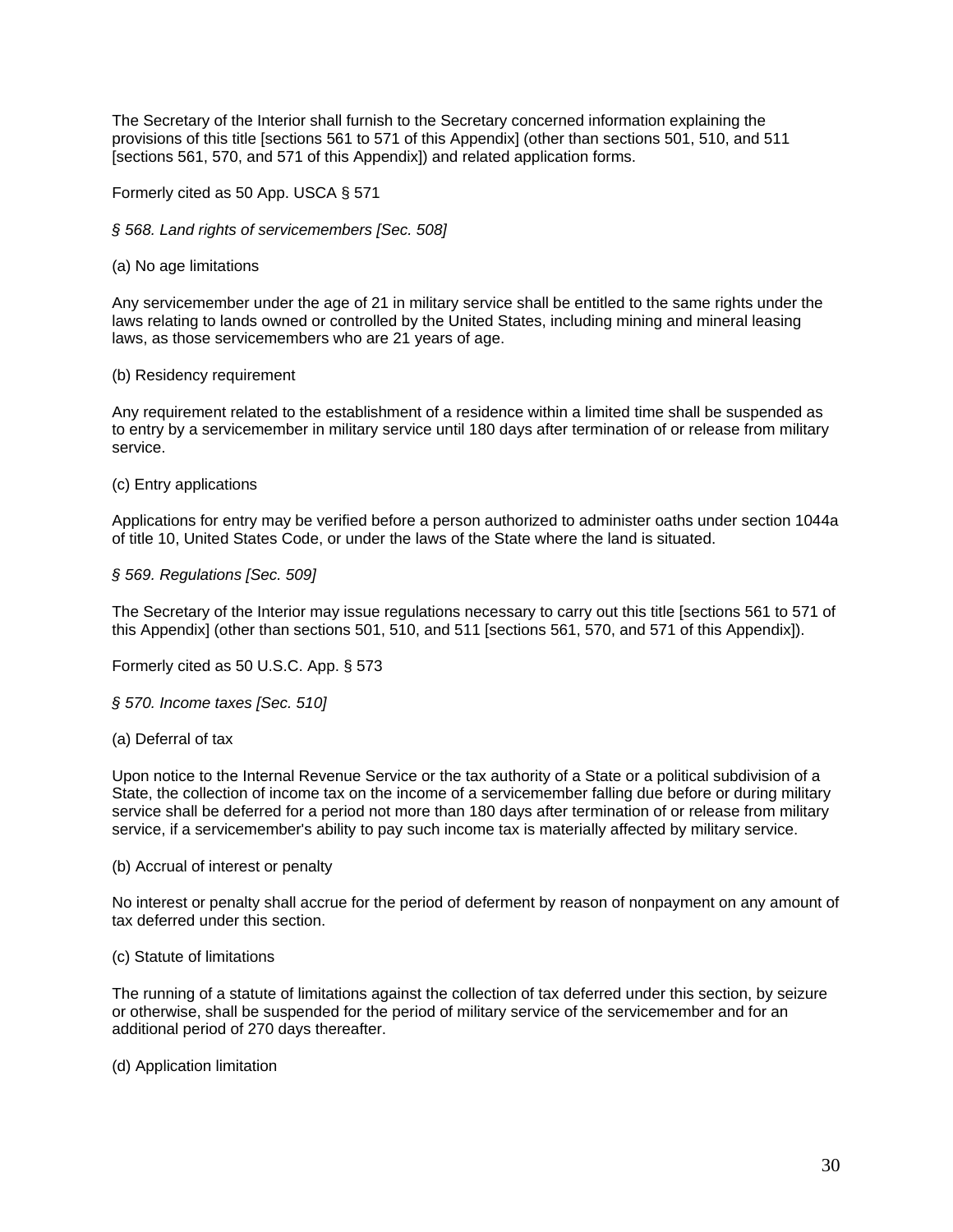This section shall not apply to the tax imposed on employees by section 3101 of the Internal Revenue Code of 1986.

Formerly cited as 50 U.S.C. App. § 574

*§ 571. Residence for tax purposes* 

(a) Residence or domicile

A servicemember shall neither lose nor acquire a residence or domicile for purposes of taxation with respect to the person, personal property, or income of the servicemember by reason of being absent or present in any tax jurisdiction of the United States solely in compliance with military orders.

#### (b) Military service compensation

Compensation of a servicemember for military service shall not be deemed to be income for services performed or from sources within a tax jurisdiction of the United States if the servicemember is not a resident or domiciliary of the jurisdiction in which the servicemember is serving in compliance with military orders.

- (c) Personal property
- (1) Relief from personal property taxes

The personal property of a servicemember shall not be deemed to be located or present in, or to have a situs for taxation in, the tax jurisdiction in which the servicemember is serving in compliance with military orders.

(2) Exception for property within member's domicile or residence

This subsection applies to personal property or its use within any tax jurisdiction other than the servicemember's domicile or residence.

(3) Exception for property used in trade or business

This section does not prevent taxation by a tax jurisdiction with respect to personal property used in or arising from a trade or business, if it has jurisdiction.

(4) Relationship to law of State of domicile

Eligibility for relief from personal property taxes under this subsection is not contingent on whether or not such taxes are paid to the State of domicile.

(d) Increase of tax liability

A tax jurisdiction may not use the military compensation of a nonresident servicemember to increase the tax liability imposed on other income earned by the nonresident servicemember or spouse subject to tax by the jurisdiction.

(e) Federal indian reservations

An Indian servicemember whose legal residence or domicile is a Federal Indian reservation shall be taxed by the laws applicable to Federal Indian reservations and not the State where the reservation is located.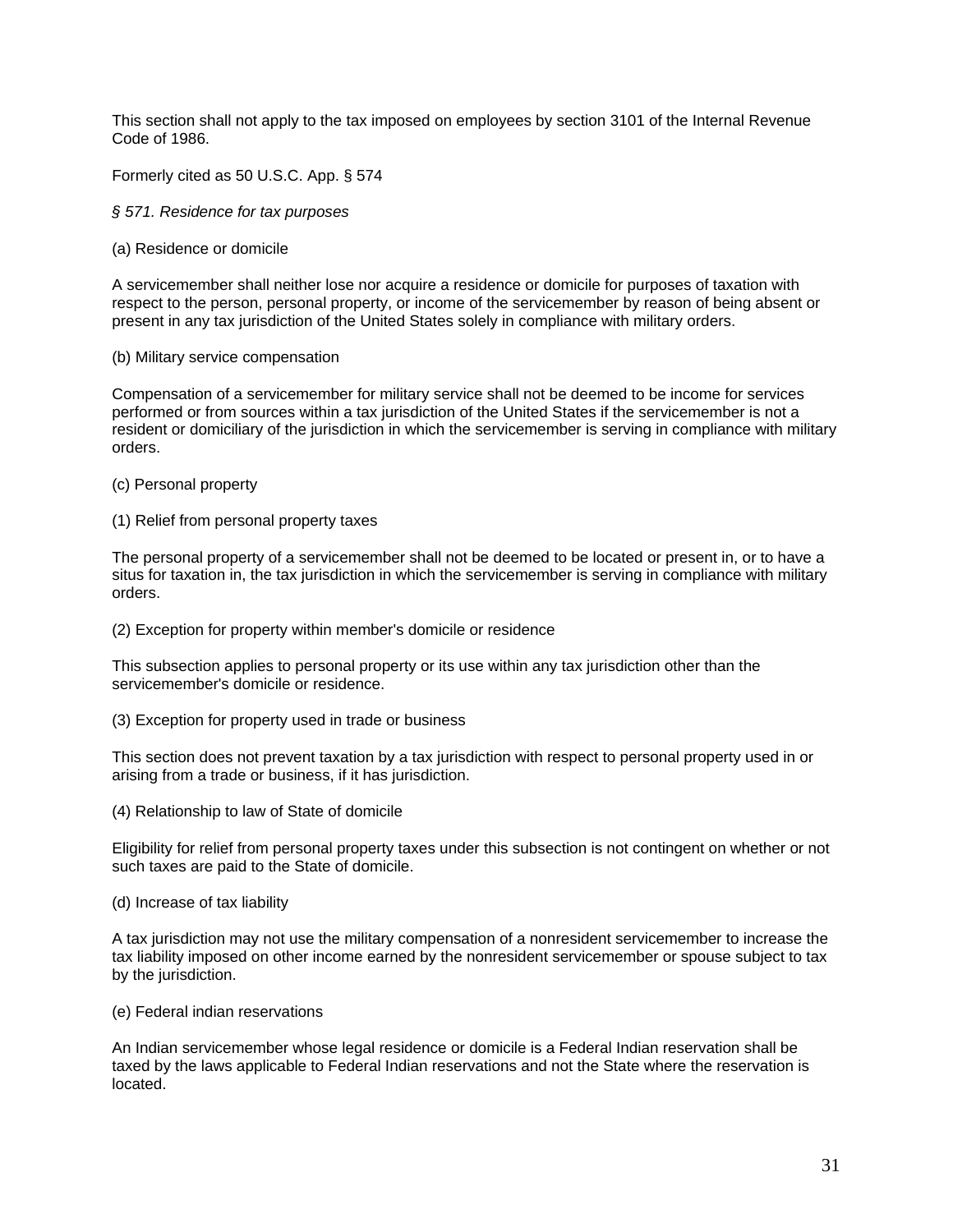(f) Definitions

For purposes of this section:

(1) Personal property

The term "personal property" means intangible and tangible property (including motor vehicles).

(2) Taxation

The term "taxation" includes licenses, fees, or excises imposed with respect to motor vehicles and their use, if the license, fee, or excise is paid by the servicemember in the servicemember's State of domicile or residence.

(3) Tax jurisdiction

The term "tax jurisdiction" means a State or a political subdivision of a State.

*§§ 572 to 574. Omitted* 

*§ 580. Omitted* 

# **TITLE VI – ADMINISTRATIVE REMEDIES**

Formerly cited as 50 U.S.C. App. § 580

*§ 581. Inappropriate use of Act [Sec. 601]* 

If a court determines, in any proceeding to enforce a civil right, that any interest, property, or contract has been transferred or acquired with the intent to delay the just enforcement of such right by taking advantage of this Act [sections 501 to 596 of this Appendix], the court shall enter such judgment or make such order as might lawfully be entered or made concerning such transfer or acquisition.

Formerly cited as 50 App. USCA § 581

*§ 582. Certificates of service; persons reported missing [Sec. 602]* 

(a) Prima facie evidence

In any proceeding under this Act [sections 501 to 596 of this Appendix], a certificate signed by the Secretary concerned is prima facie evidence as to any of the following facts stated in the certificate:

(1) That a person named is, is not, has been, or has not been in military service.

- (2) The time and the place the person entered military service.
- (3) The person's residence at the time the person entered military service.
- (4) The rank, branch, and unit of military service of the person upon entry.
- (5) The inclusive dates of the person's military service.
- (6) The monthly pay received by the person at the date of the certificate's issuance.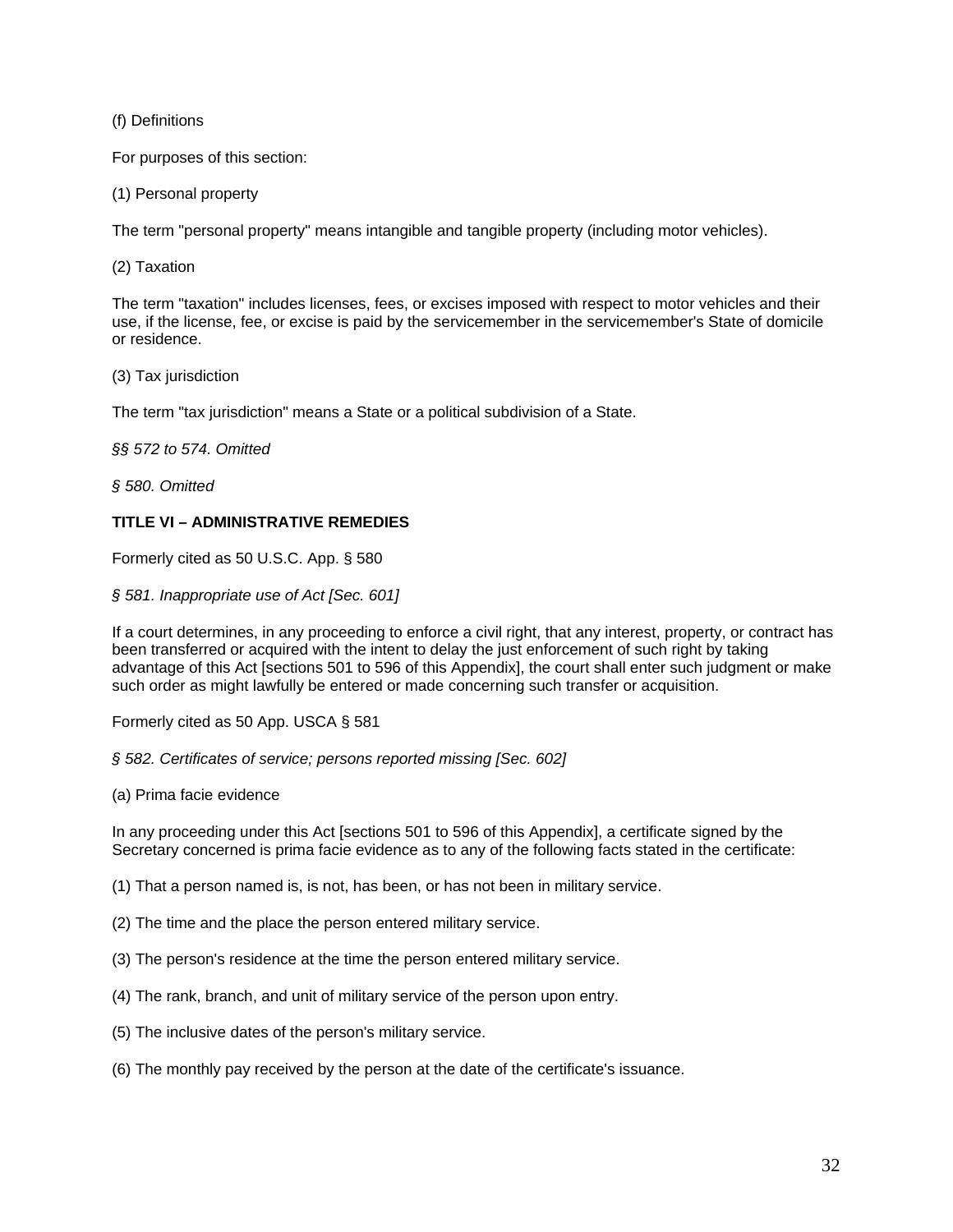(7) The time and place of the person's termination of or release from military service, or the person's death during military service.

(b) Certificates

The Secretary concerned shall furnish a certificate under subsection (a) upon receipt of an application for such a certificate. A certificate appearing to be signed by the Secretary concerned is prima facie evidence of its contents and of the signer's authority to issue it.

(c) Treatment of servicemembers in missing status

A servicemember who has been reported missing is presumed to continue in service until accounted for. A requirement under this Act [sections 501 to 596 of this Appendix] that begins or ends with the death of a servicemember does not begin or end until the servicemember's death is reported to, or determined by, the Secretary concerned or by a court of competent jurisdiction.

Formerly cited as 50 U.S.C. App. § 582

*§ 583. Interlocutory orders [Sec. 603]* 

An interlocutory order issued by a court under this Act [sections 501 to 596 of this Appendix] may be revoked, modified, or extended by that court upon its own motion or otherwise, upon notification to affected parties as required by the court.

*§ 584. Omitted* 

*§ 585. Omitted* 

*§ 590. Omitted* 

### **TITLE VII – FURTHER RELIEF**

Formerly cited as 50 U.S.C. App. § 590

*§ 591. Anticipatory relief [Sec. 701]* 

(a) Application for relief

A servicemember may, during military service or within 180 days of termination of or release from military service, apply to a court for relief--

(1) from any obligation or liability incurred by the servicemember before the servicemember's military service; or

(2) from a tax or assessment falling due before or during the servicemember's military service.

(b) Tax liability or assessment

In a case covered by subsection (a), the court may, if the ability of the servicemember to comply with the terms of such obligation or liability or pay such tax or assessment has been materially affected by reason of military service, after appropriate notice and hearing, grant the following relief:

(1) Stay of enforcement of real estate contract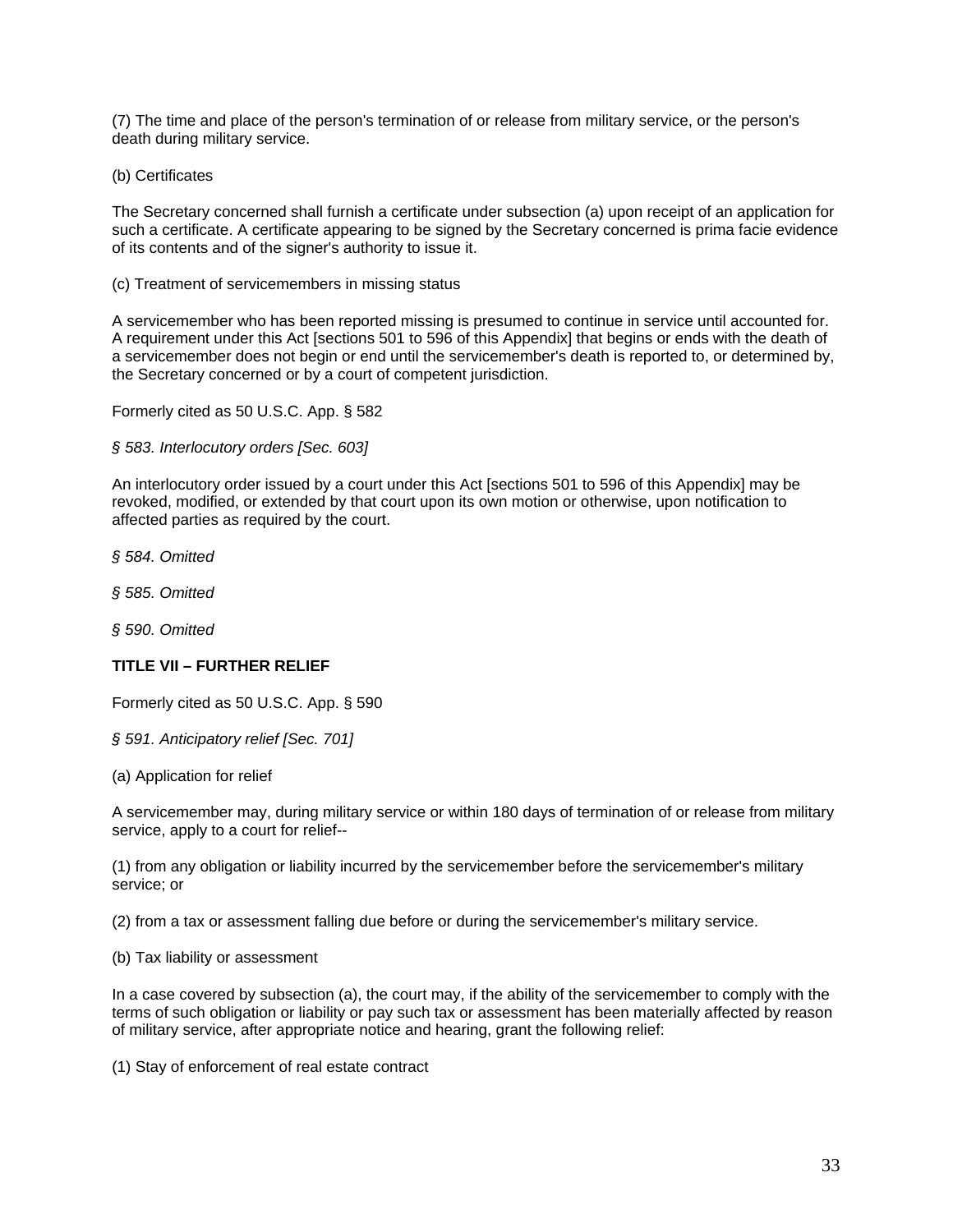(A) In the case of an obligation payable in installments under a contract for the purchase of real estate, or secured by a mortgage or other instrument in the nature of a mortgage upon real estate, the court may grant a stay of the enforcement of the obligation--

(i) during the servicemember's period of military service; and

(ii) from the date of termination of or release from military service, or from the date of application if made after termination of or release from military service.

(B) Any stay under this paragraph shall be--

(i) for a period equal to the remaining life of the installment contract or other instrument, plus a period of time equal to the period of military service of the servicemember, or any part of such combined period; and

(ii) subject to payment of the balance of the principal and accumulated interest due and unpaid at the date of termination or release from the applicant's military service or from the date of application in equal installments during the combined period at the rate of interest on the unpaid balance prescribed in the contract or other instrument evidencing the obligation, and subject to other terms as may be equitable.

(2) Stay of enforcement of other contracts

(A) In the case of any other obligation, liability, tax, or assessment, the court may grant a stay of enforcement--

(i) during the servicemember's military service; and

(ii) from the date of termination of or release from military service, or from the date of application if made after termination or release from military service.

(B) Any stay under this paragraph shall be--

(i) for a period of time equal to the period of the servicemember's military service or any part of such period; and

(ii) subject to payment of the balance of principal and accumulated interest due and unpaid at the date of termination or release from military service, or the date of application, in equal periodic installments during this extended period at the rate of interest as may be prescribed for this obligation, liability, tax, or assessment, if paid when due, and subject to other terms as may be equitable.

(c) Affect of stay on fine or penalty

When a court grants a stay under this section, a fine or penalty shall not accrue on the obligation, liability, tax, or assessment for the period of compliance with the terms and conditions of the stay.

Formerly cited as 50 U.S.C. App. § 591

*§ 592. Power of attorney [Sec. 702]* 

(a) Automatic extension

A power of attorney of a servicemember shall be automatically extended for the period the servicemember is in a missing status (as defined in section 551(2) of title 37, United States Code) if the power of attorney--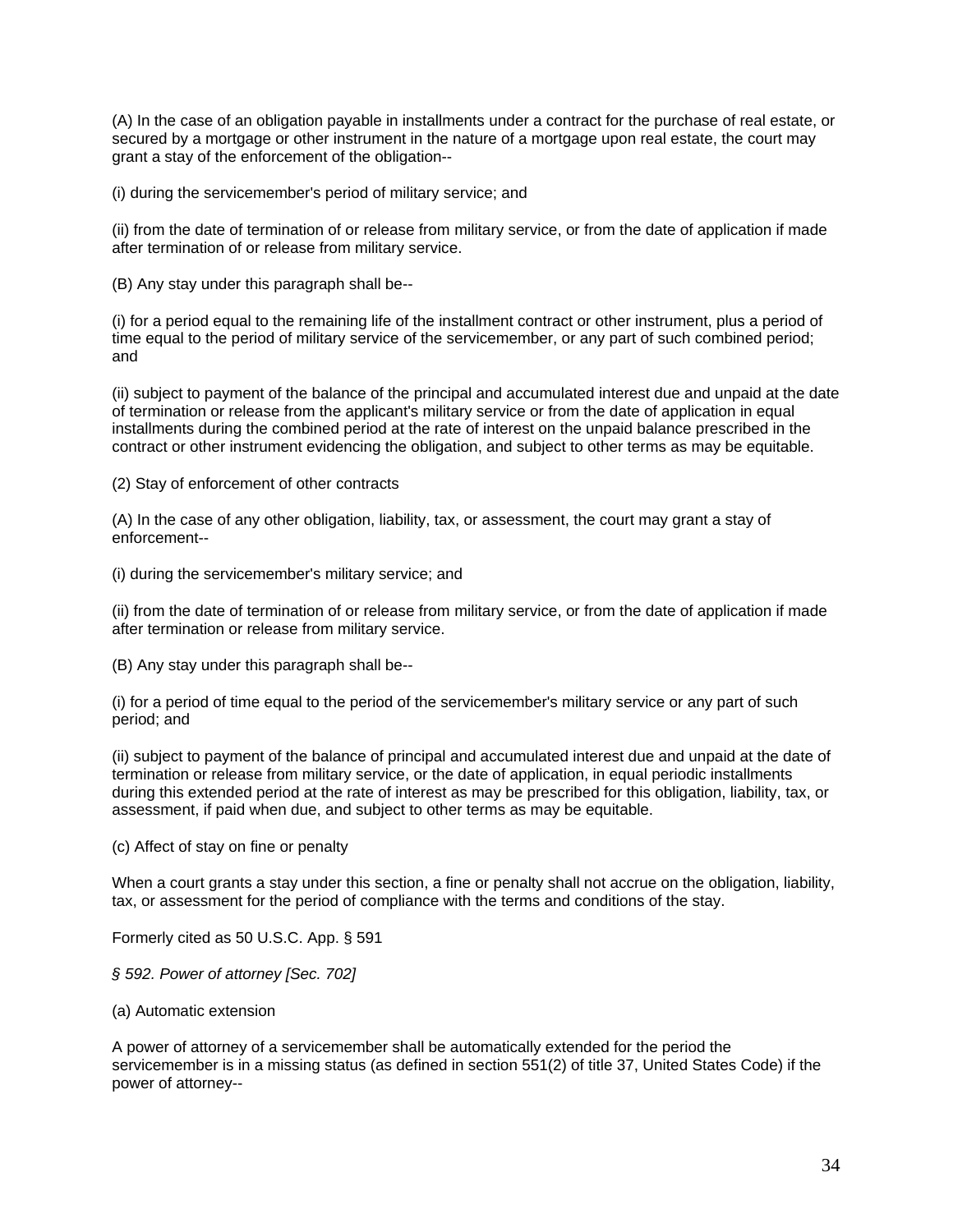(1) was duly executed by the servicemember--

(A) while in military service; or

(B) before entry into military service but after the servicemember--

(i) received a call or order to report for military service; or

(ii) was notified by an official of the Department of Defense that the person could receive a call or order to report for military service;

(2) designates the servicemember's spouse, parent, or other named relative as the servicemember's attorney in fact for certain, specified, or all purposes; and

(3) expires by its terms after the servicemember entered a missing status.

(b) Limitation on power of attorney extension

A power of attorney executed by a servicemember may not be extended under subsection (a) if the document by its terms clearly indicates that the power granted expires on the date specified even though the servicemember, after the date of execution of the document, enters a missing status.

Formerly cited as 50 U.S.C. App. § 592

*§ 593. Professional liability protection [Sec. 703]* 

(a) Applicability

This section applies to a servicemember who--

(1) after July 31, 1990, is ordered to active duty (other than for training) pursuant to sections 688, 12301(a), 12301(g), 12302, 12304, 12306, or 12307 of title 10, United States Code, or who is ordered to active duty under section 12301(d) of such title during a period when members are on active duty pursuant to any of the preceding sections; and

(2) immediately before receiving the order to active duty--

(A) was engaged in the furnishing of health-care or legal services or other services determined by the Secretary of Defense to be professional services; and

(B) had in effect a professional liability insurance policy that does not continue to cover claims filed with respect to the servicemember during the period of the servicemember's active duty unless the premiums are paid for such coverage for such period.

(b) Suspension of coverage

(1) Suspension

Coverage of a servicemember referred to in subsection (a) by a professional liability insurance policy shall be suspended by the insurance carrier in accordance with this subsection upon receipt of a written request from the servicemember by the insurance carrier.

(2) Premiums for suspended contracts

A professional liability insurance carrier—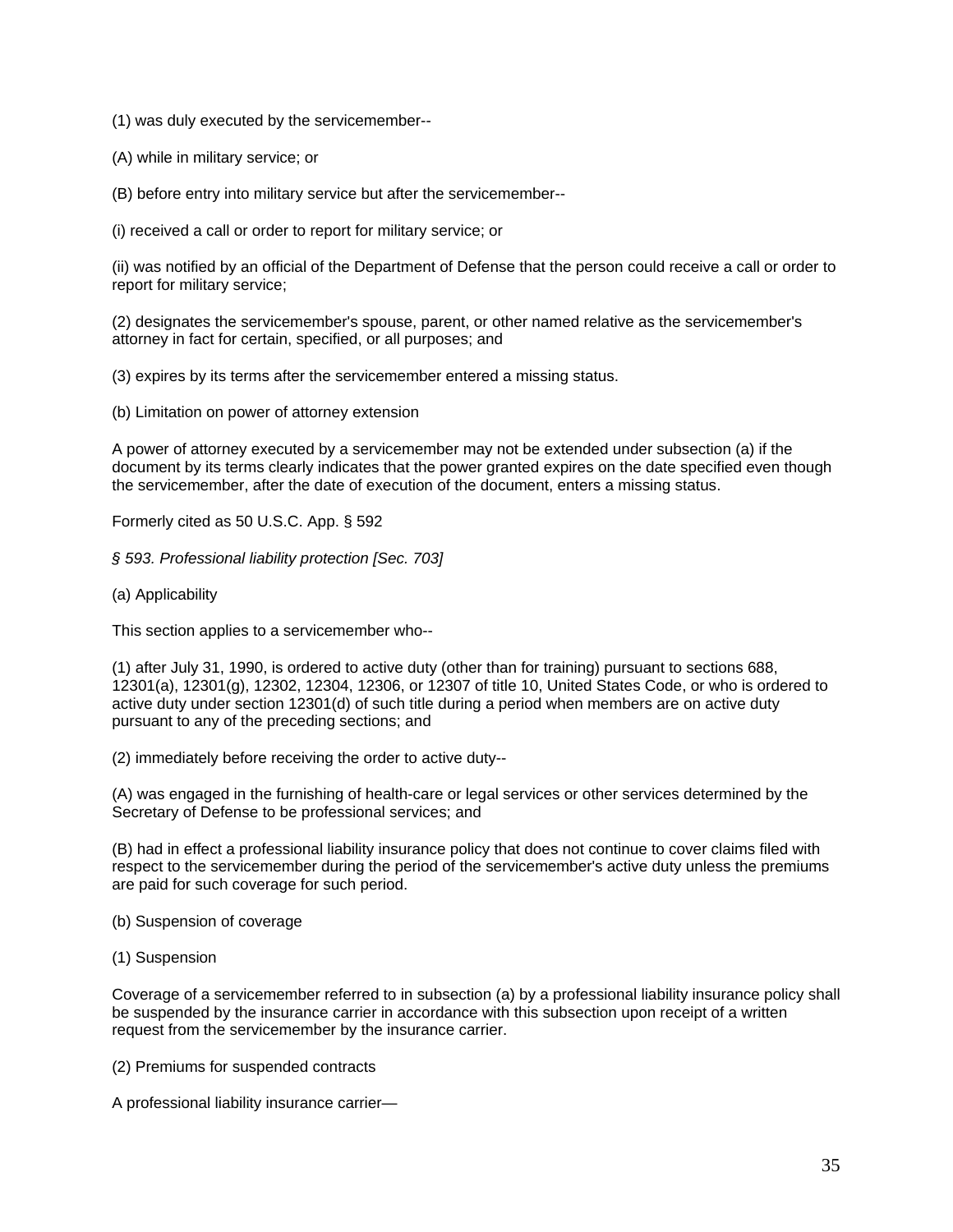(A) may not require that premiums be paid by or on behalf of a servicemember for any professional liability insurance coverage suspended pursuant to paragraph (1); and

(B) shall refund any amount paid for coverage for the period of such suspension or, upon the election of such servicemember, apply such amount for the payment of any premium becoming due upon the reinstatement of such coverage.

(3) Nonliability of carrier during suspension

A professional liability insurance carrier shall not be liable with respect to any claim that is based on professional conduct (including any failure to take any action in a professional capacity) of a servicemember that occurs during a period of suspension of that servicemember's professional liability insurance under this subsection.

### (4) Certain claims considered to arise before suspension

For the purposes of paragraph (3), a claim based upon the failure of a professional to make adequate provision for a patient, client, or other person to receive professional services or other assistance during the period of the professional's active duty service shall be considered to be based on an action or failure to take action before the beginning of the period of the suspension of professional liability insurance under this subsection, except in a case in which professional services were provided after the date of the beginning of such period.

- (c) Reinstatement of coverage
- (1) Reinstatement required

Professional liability insurance coverage suspended in the case of any servicemember pursuant to subsection (b) shall be reinstated by the insurance carrier on the date on which that servicemember transmits to the insurance carrier a written request for reinstatement.

(2) Time and premium for reinstatement

The request of a servicemember for reinstatement shall be effective only if the servicemember transmits the request to the insurance carrier within 30 days after the date on which the servicemember is released from active duty. The insurance carrier shall notify the servicemember of the due date for payment of the premium of such insurance. Such premium shall be paid by the servicemember within 30 days after receipt of that notice.

(3) Period of reinstated coverage

The period for which professional liability insurance coverage shall be reinstated for a servicemember under this subsection may not be less than the balance of the period for which coverage would have continued under the insurance policy if the coverage had not been suspended.

- (d) Increase in premium
- (1) Limitation on premium increases

An insurance carrier may not increase the amount of the premium charged for professional liability insurance coverage of any servicemember for the minimum period of the reinstatement of such coverage required under subsection (c)(3) to an amount greater than the amount chargeable for such coverage for such period before the suspension.

(2) Exception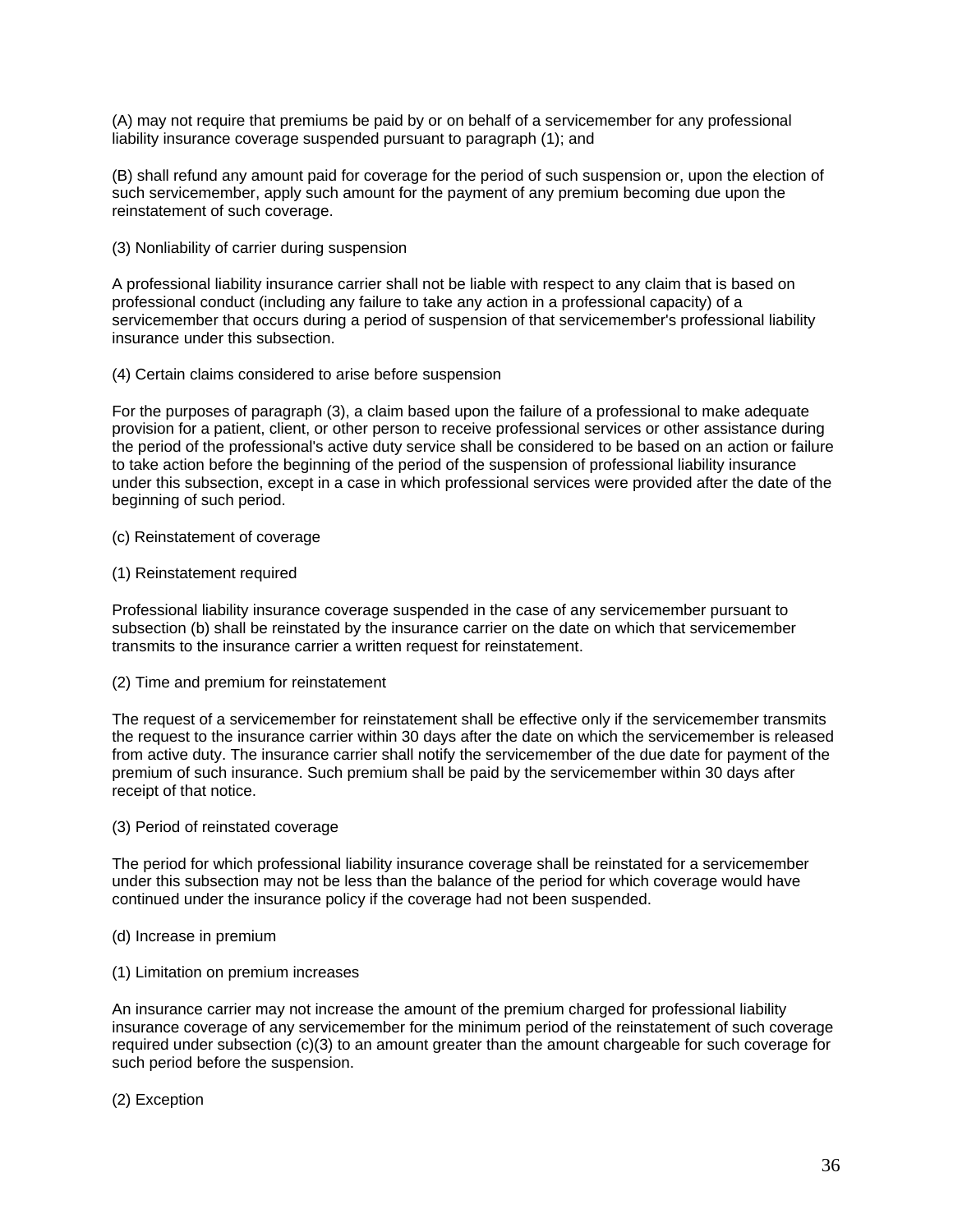Paragraph (1) does not prevent an increase in premium to the extent of any general increase in the premiums charged by that carrier for the same professional liability coverage for persons similarly covered by such insurance during the period of the suspension.

(e) Continuation of coverage of unaffected persons

This section does not—

(1) require a suspension of professional liability insurance protection for any person who is not a person referred to in subsection (a) and who is covered by the same professional liability insurance as a person referred to in such subsection; or

(2) relieve any person of the obligation to pay premiums for the coverage not required to be suspended.

- (f) Stay of civil or administrative actions
- (1) Stay of actions

A civil or administrative action for damages on the basis of the alleged professional negligence or other professional liability of a servicemember whose professional liability insurance coverage has been suspended under subsection (b) shall be stayed until the end of the period of the suspension if--

(A) the action was commenced during the period of the suspension;

(B) the action is based on an act or omission that occurred before the date on which the suspension became effective; and

(C) the suspended professional liability insurance would, except for the suspension, on its face cover the alleged professional negligence or other professional liability negligence or other professional liability of the servicemember.

(2) Date of commencement of action

Whenever a civil or administrative action for damages is stayed under paragraph (1) in the case of any servicemember, the action shall have been deemed to have been filed on the date on which the professional liability insurance coverage of the servicemember is reinstated under subsection (c).

(g) Effect of suspension upon limitations period

In the case of a civil or administrative action for which a stay could have been granted under subsection (f) by reason of the suspension of professional liability insurance coverage of the defendant under this section, the period of the suspension of the coverage shall be excluded from the computation of any statutory period of limitation on the commencement of such action.

(h) Death during period of suspension

If a servicemember whose professional liability insurance coverage is suspended under subsection (b) dies during the period of the suspension--

(1) the requirement for the grant or continuance of a stay in any civil or administrative action against such servicemember under subsection (f)(1) shall terminate on the date of the death of such servicemember; and

(2) the carrier of the professional liability insurance so suspended shall be liable for any claim for damages for professional negligence or other professional liability of the deceased servicemember in the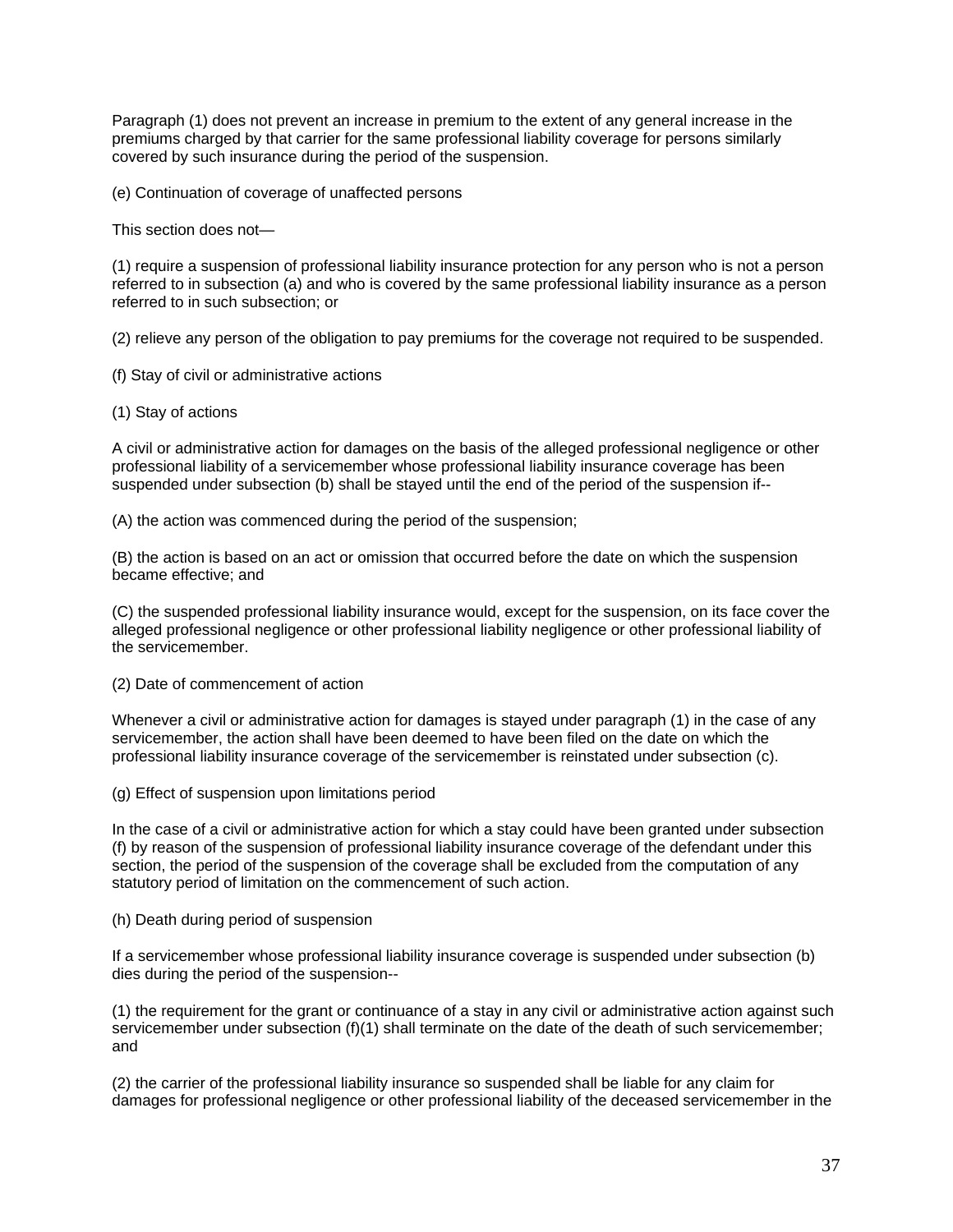same manner and to the same extent as such carrier would be liable if the servicemember had died while covered by such insurance but before the claim was filed.

(i) Definitions

For purposes of this section:

(1) Active duty

The term "active duty" has the meaning given that term in section 101(d)(1) of title 10, United States Code.

(2) Profession

The term "profession" includes occupation.

(3) Professional

The term "professional" includes occupational.

Formerly cited as 50 U.S.C. App. § 593

*§ 594. Health insurance reinstatement [Sec. 704]* 

(a) Reinstatement of health insurance

A servicemember who, by reason of military service as defined in section  $703(a)(1)$  [section 593(a)(1) of this Appendix], is entitled to the rights and protections of this Act [sections 501 to 596 of this Appendix] shall also be entitled upon termination or release from such service to reinstatement of any health insurance that--

(1) was in effect on the day before such service commenced; and

(2) was terminated effective on a date during the period of such service.

(b) No exclusion or waiting period

The reinstatement of health care insurance coverage for the health or physical condition of a servicemember described in subsection (a), or any other person who is covered by the insurance by reason of the coverage of the servicemember, shall not be subject to an exclusion or a waiting period, if--

(1) the condition arose before or during the period of such service;

(2) an exclusion or a waiting period would not have been imposed for the condition during the period of coverage; and

(3) if the condition relates to the servicemember, the condition has not been determined by the Secretary of Veterans Affairs to be a disability incurred or aggravated in the line of duty (within the meaning of section 105 of title 38, United States Code).

### (c) Exceptions

Subsection (a) does not apply to a servicemember entitled to participate in employer-offered insurance benefits pursuant to the provisions of chapter 43 of title 38, United States Code.